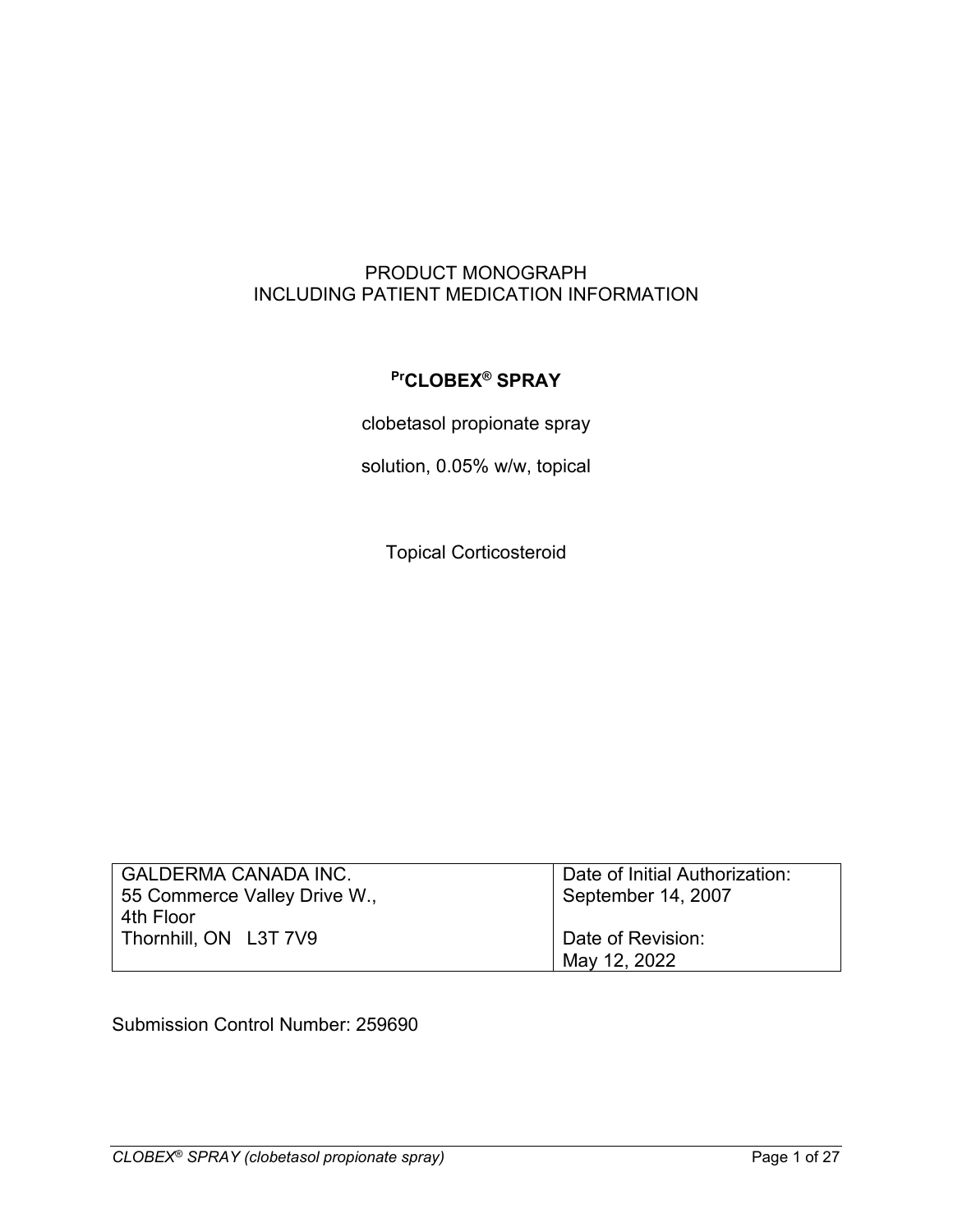# <span id="page-1-0"></span>**RECENT MAJOR LABEL CHANGES**

| <b>INDICATIONS AND CLINICAL USE, Pediatrics</b>                  | 02/2021 |
|------------------------------------------------------------------|---------|
| <b>CONTRAINDICATIONS</b>                                         | 02/2021 |
| <b>WARNINGS AND PRECAUTIONS, General</b>                         | 02/2021 |
| <b>WARNINGS AND PRECAUTIONS, Endocrine and Metabolism</b>        | 02/2021 |
| <b>WARNINGS AND PRECAUTIONS, Ophthalmologic</b>                  | 02/2021 |
| <b>WARNINGS AND PRECAUTIONS, Special Populations, Pediatrics</b> | 02/2021 |
| DOSAGE AND ADMINISTRATION, Recommended Dose and                  | 02/2021 |
| Dosage Adjustment                                                |         |
| DOSAGE AND ADMINISTRATION, How to use Clobex Spray               | 02/2021 |
| 1 Indications                                                    | 05/2022 |
| 1 Indications, 1.1 Pediatrics                                    | 05/2022 |
| 1 Indications, 1.2 Geriatrics                                    | 05/2022 |
| 2 Contraindications                                              | 05/2022 |
| 4 Dosage and Administration, 4.1 Dosing Considerations           | 05/2022 |
| 4 Dosage and Administration, 4.2 Recommended Dose and Dosage     | 05/2022 |
| <b>Adjustment</b>                                                |         |
| 7 Warnings and Precautions, General                              | 05/2022 |
| 7 Warnings and Precautions, Immune                               | 05/2022 |
| 7 Warnings and Precautions, Musculoskeletal                      | 05/2022 |
| 7 Warnings and Precautions, Sensitivity/Resistance               | 05/2022 |
| 7 Warnings and Precautions, <i>Skin</i>                          | 05/2022 |
| 7 Warnings and Precautions, 7.1.1 Pregnant Women                 | 05/2022 |

# <span id="page-1-1"></span>**TABLE OF CONTENTS**

| $\mathbf 1$             |     |  |
|-------------------------|-----|--|
|                         | 1.1 |  |
|                         |     |  |
| $\mathbf{2}$            |     |  |
| $\overline{\mathbf{4}}$ |     |  |
|                         | 4.1 |  |
|                         | 4.2 |  |
|                         | 4.4 |  |
|                         | 4.5 |  |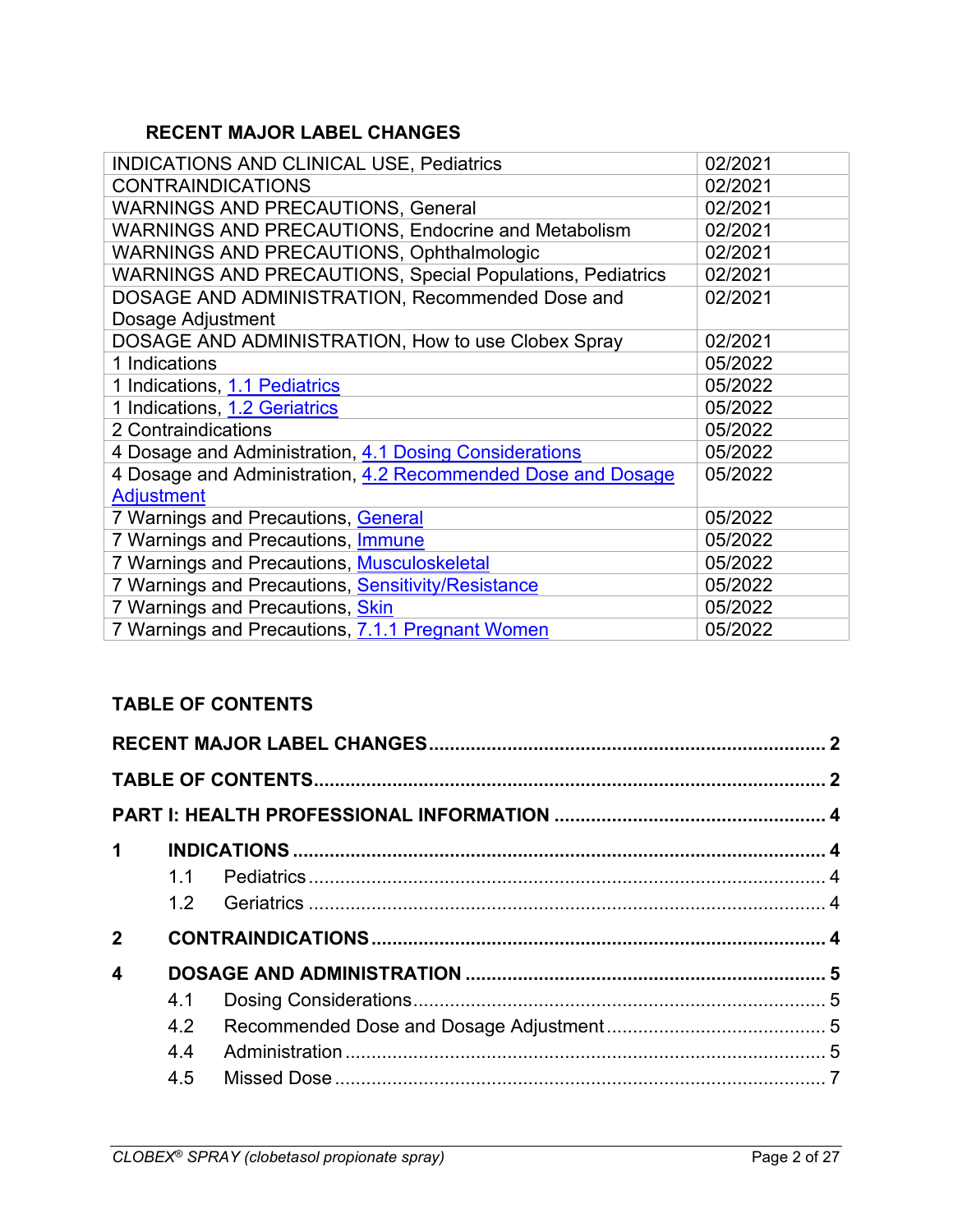| 5  |                                         |                                                                         |  |
|----|-----------------------------------------|-------------------------------------------------------------------------|--|
| 6  |                                         | DOSAGE FORMS, STRENGTHS, COMPOSITION AND PACKAGING  7                   |  |
| 7  | 7.1<br>7.1.1<br>7.1.2<br>7.1.3<br>7.1.4 |                                                                         |  |
| 8  |                                         |                                                                         |  |
|    | 8.1<br>8.2<br>8.4<br>8.5                | Abnormal Laboratory Findings: Hematologic, Clinical Chemistry and Other |  |
| 9  |                                         |                                                                         |  |
|    | 9.2<br>9.4<br>9.5<br>9.6<br>9.7         |                                                                         |  |
| 10 |                                         |                                                                         |  |
|    | 10.1<br>10.2<br>10.3                    |                                                                         |  |
| 11 |                                         |                                                                         |  |
| 12 |                                         |                                                                         |  |
|    |                                         |                                                                         |  |
| 13 |                                         |                                                                         |  |
| 14 |                                         |                                                                         |  |
|    | 14.1<br>14.2                            |                                                                         |  |
| 15 |                                         |                                                                         |  |
| 16 |                                         |                                                                         |  |
|    |                                         |                                                                         |  |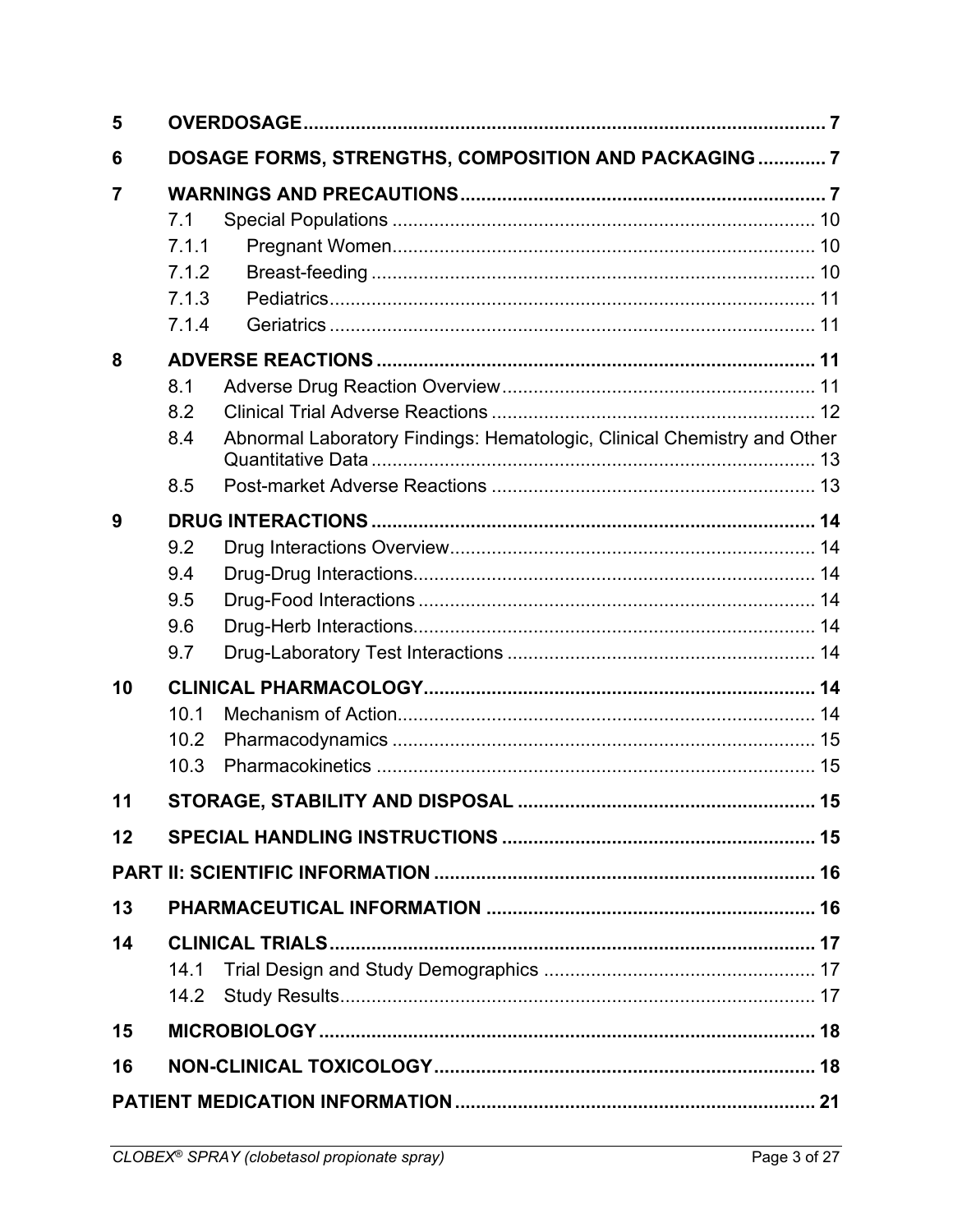## <span id="page-3-2"></span>**PART I: HEALTH PROFESSIONAL INFORMATION**

### <span id="page-3-3"></span>**1 INDICATIONS**

CLOBEX SPRAY (clobetasol propionate solution) 0.05% is a super-high potent topical corticosteroid formulation indicated for the treatment of moderate to severe plaque psoriasis in subjects 18 years of age and older.

CLOBEX SPRAY (clobetasol propionate solution) 0.05% is not indicated for long-term use. Treatment should be limited to a maximum or four consecutive weeks. Intermittent use has not been studied.

#### <span id="page-3-0"></span>**1.1 Pediatrics**

Use in patients under 18 years of age is not recommended. CLOBEX SPRAY is contraindicated in children under 2 years of age.

### <span id="page-3-1"></span>**1.2 Geriatrics**

Limited data are available in patients aged 65 years and over. Dosing selection should be made with caution in geriatric patients. See **[7 WARNINGS AND PRECAUTIONS,](#page-6-4) [7.1.4 Geriatrics](#page-10-1)**.

#### <span id="page-3-4"></span>**2 CONTRAINDICATIONS**

- Patients who are hypersensitive to clobetasol propionate, to corticosteroids, or to any ingredient in the formulation or component of the container. For a complete listing, see the **[6 DOSAGE FORMS, STRENGTHS, COMPOSITION AND](#page-6-3)  [PACKAGING](#page-6-3)** section of the Product Monograph.
- Patients with skin areas affected by bacterial or mycobacterial infections (including tuberculosis of the skin), fungal infections involving the skin, certain viral diseases such as herpes simplex, chickenpox, and vaccinia, parasitic infections or ulcerous wounds.
- Must not be used in children under 2 years of age.
- <span id="page-3-5"></span>• Must not be applied to the eyes and eyelids (risk of glaucoma, risk of cataract).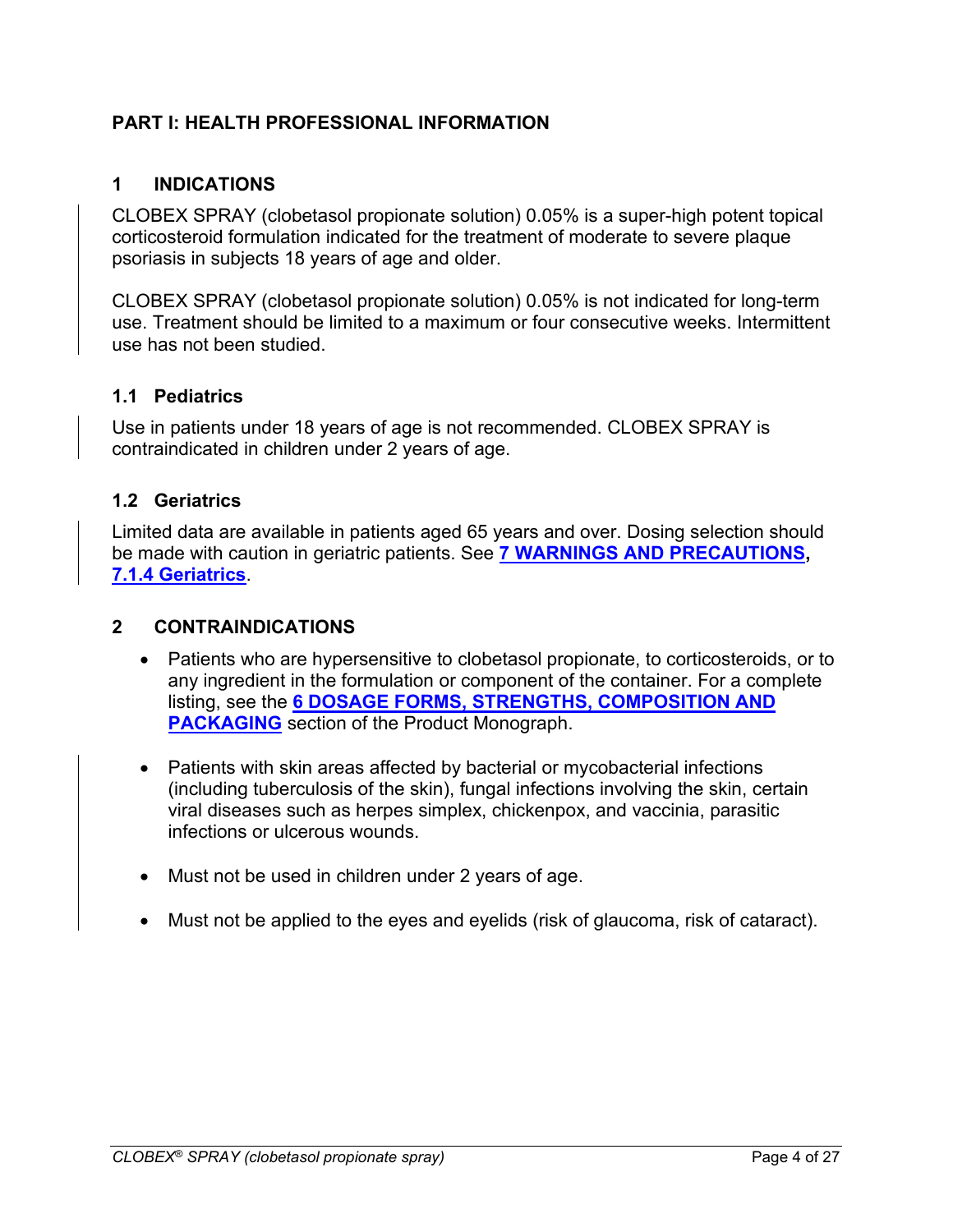## <span id="page-4-2"></span>**4 DOSAGE AND ADMINISTRATION**

### **4.1 Dosing Considerations**

- <span id="page-4-0"></span>• Treatment duration should not exceed 4 consecutive weeks.
- CLOBEX SPRAY 0.05% should not be used with occlusive dressings.

### <span id="page-4-1"></span>**4.2 Recommended Dose and Dosage Adjustment**

CLOBEX SPRAY (clobetasol propionate solution) 0.05% should be applied to the affected skin areas twice daily and rubbed in gently and completely. Wash hands carefully with water after application.

CLOBEX SPRAY 0.05% is a super-high potent topical corticosteroid formulation. Patients should be instructed to use CLOBEX SPRAY for the minimum amount of time necessary. Treatment should be limited to 4 consecutive weeks. Treatment beyond two weeks should be limited to localized lesions of moderate to severe plaque psoriasis that have not sufficiently improved after the initial two weeks of treatment with CLOBEX SPRAY 0.05%. If treatment with a local corticosteroid is clinically justified beyond 4 weeks, switching to a less potent corticosteroid preparation should be considered.

Total dosage of the product should not exceed 50 mL per week because of the potential for the drug to suppress the hypothalamic-pituitary-adrenal (HPA) axis. Therapy should be discontinued when control has been achieved. If no improvement is seen within two weeks, reassessment of diagnosis may be necessary.

CLOBEX SPRAY (clobetasol propionate solution) 0.05% is not indicated for long-term use. Intermittent use has not been studied.

**Pediatrics**: Use in patients between 2 and 18 years of age is not recommended and is contraindicated in children below 2 years of age. See **[1.1 Pediatrics](#page-3-0)**.

## <span id="page-4-3"></span>**4.4 Administration**

CLOBEX SPRAY 0.05% should be applied to the affected skin areas twice daily and rubbed in gently and completely.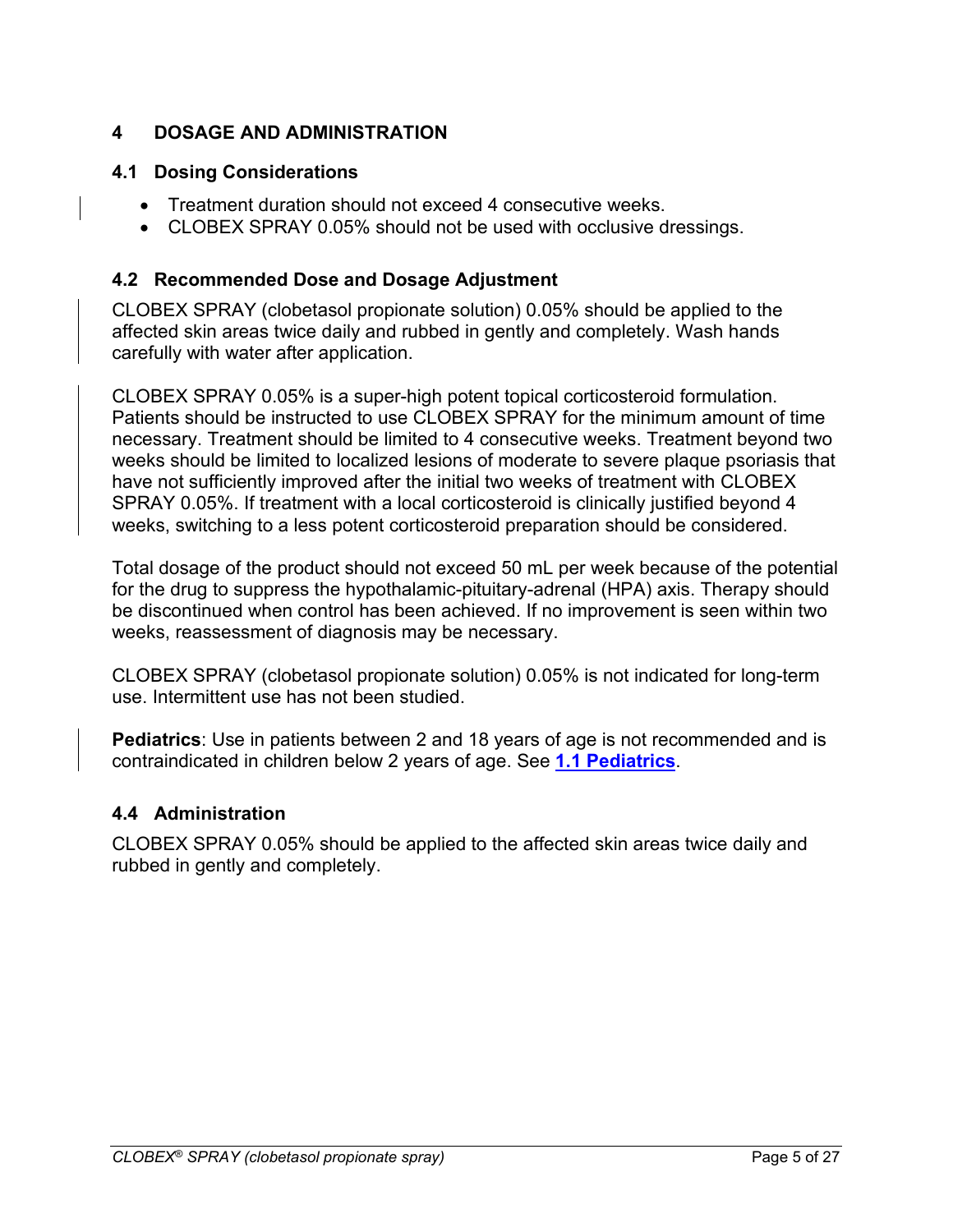## **How to use CLOBEX SPRAY:**

The following instructions outline the proper use of CLOBEX SPRAY (clobetasol propionate solution) 0.05%. The Pump Top and Directional Spray Nozzle mechanism are described in the figure below (Fig.1).



When you receive CLOBEX SPRAY, the Directional Spray Nozzle is in the "locked" position (see Fig. 2).



To use CLOBEX SPRAY follow Steps 1 through 3.

Step 1: Grip the sides of the Pump Top with one hand and use your second hand to point the Directional Spray Nozzle where you want the spray to go (see Fig. 3). The spray will be delivered through the nozzle opening at the end of the Directional Spray Nozzle.



Step 2: Push down on the Pump Top to spray CLOBEX SPRAY (see Fig.4).



Step 3: Spray only enough to cover affected area. Rub gently to ensure even coverage. Do not apply CLOBEX SPRAY to your face, underarms or groin and avoid contact with eyes and lips (see Fig. 5). In case of contact, rinse thoroughly with water.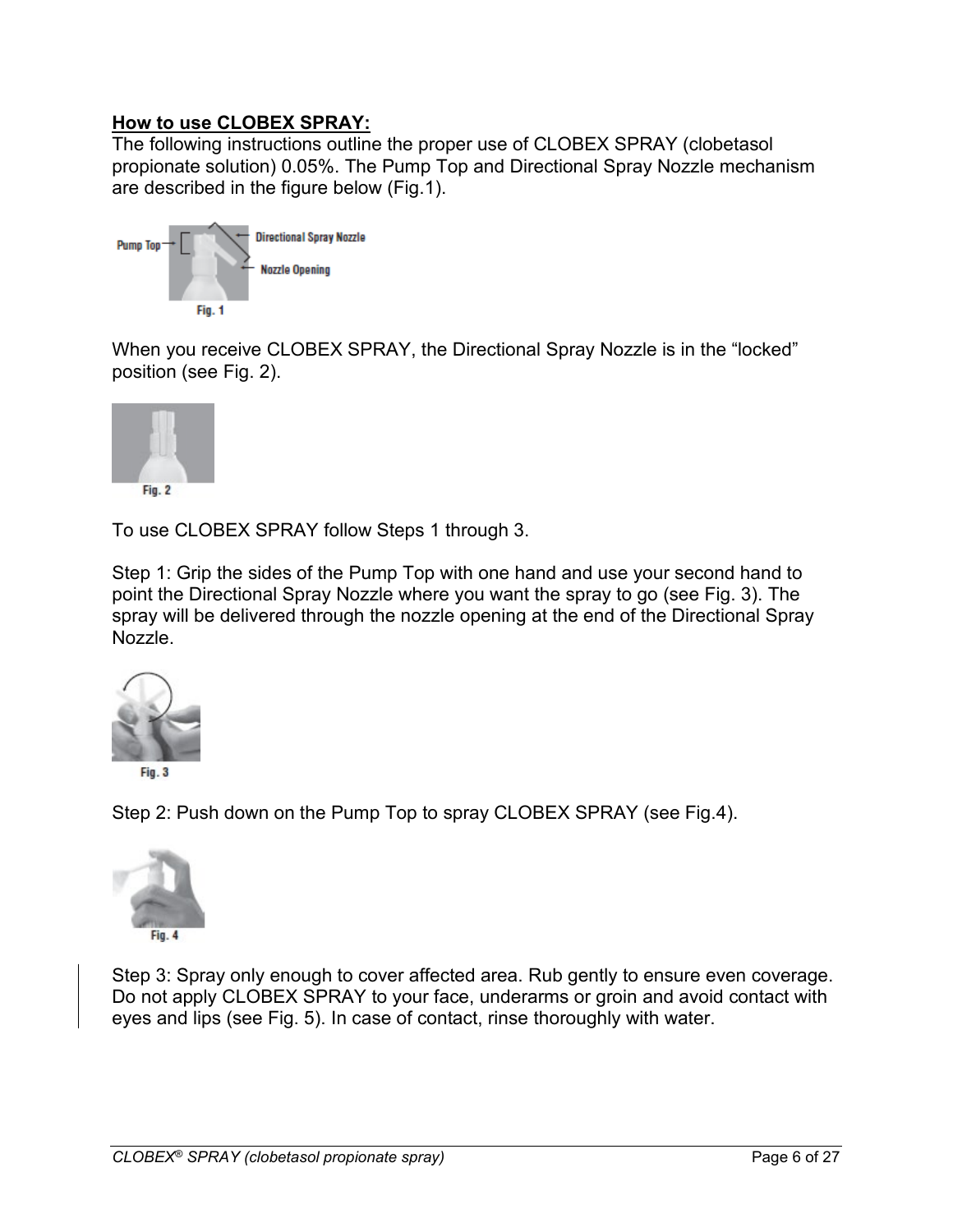

### <span id="page-6-1"></span>**4.5 Missed Dose**

In the event of a missed dose, CLOBEX SPRAY 0.05% should be applied as soon as possible after the missed dose is remembered. If this is close to the scheduled application time for the next dose, the subject should wait and apply the next scheduled dose. The usual schedule should be resumed thereafter.

## <span id="page-6-2"></span>**5 OVERDOSAGE**

In case of chronic overdose or misuse, the features of hypercortisolism may appear and in this situation, treatment should be discontinued gradually. However, because of the risk of acute adrenal suppression, this should be done gradually under medical supervision (see **[7 WARNINGS AND PRECAUTIONS](#page-6-4)**).

For management of a suspected drug overdose, contact your regional poison control centre.

### <span id="page-6-3"></span>**6 DOSAGE FORMS, STRENGTHS, COMPOSITION AND PACKAGING**

#### **Table 1 – Dosage Forms, Strengths, Composition and Packaging**

| Route of<br><b>Administration</b> | Dosage Form / Strength /<br><b>Composition</b> | <b>Non-medicinal Ingredients</b>                                             |  |
|-----------------------------------|------------------------------------------------|------------------------------------------------------------------------------|--|
| Topical                           | Spray, 0.05% w/w                               | Alcohol, isopropyl myristate, sodium<br>lauryl sulphate and undecylenic acid |  |

CLOBEX SPRAY (clobetasol propionate solution) 0.05% is available in 59 mL (50 g) bottles. Each gram contains 0.5 mg of clobetasol propionate. Each 59 mL bottle is accompanied by a spray pump which is to be attached by the pharmacist prior to dispensing the product. Each spray from the pump delivers approximately 0.16 mL.

## <span id="page-6-4"></span>**7 WARNINGS AND PRECAUTIONS**

#### <span id="page-6-0"></span>**General**

CLOBEX SPRAY 0.05% should not be used under occlusive dressing, over extensive areas, or on the face, axillae, or scrotum, as sufficient absorption may occur to give rise to adrenal suppression and other systemic effects.

Clobetasol propionate belongs to the most potent class of topical corticosteroids (Class I) and prolonged use may result in serious undesirable effects (see **[8.5 Post-Market](#page-12-1)**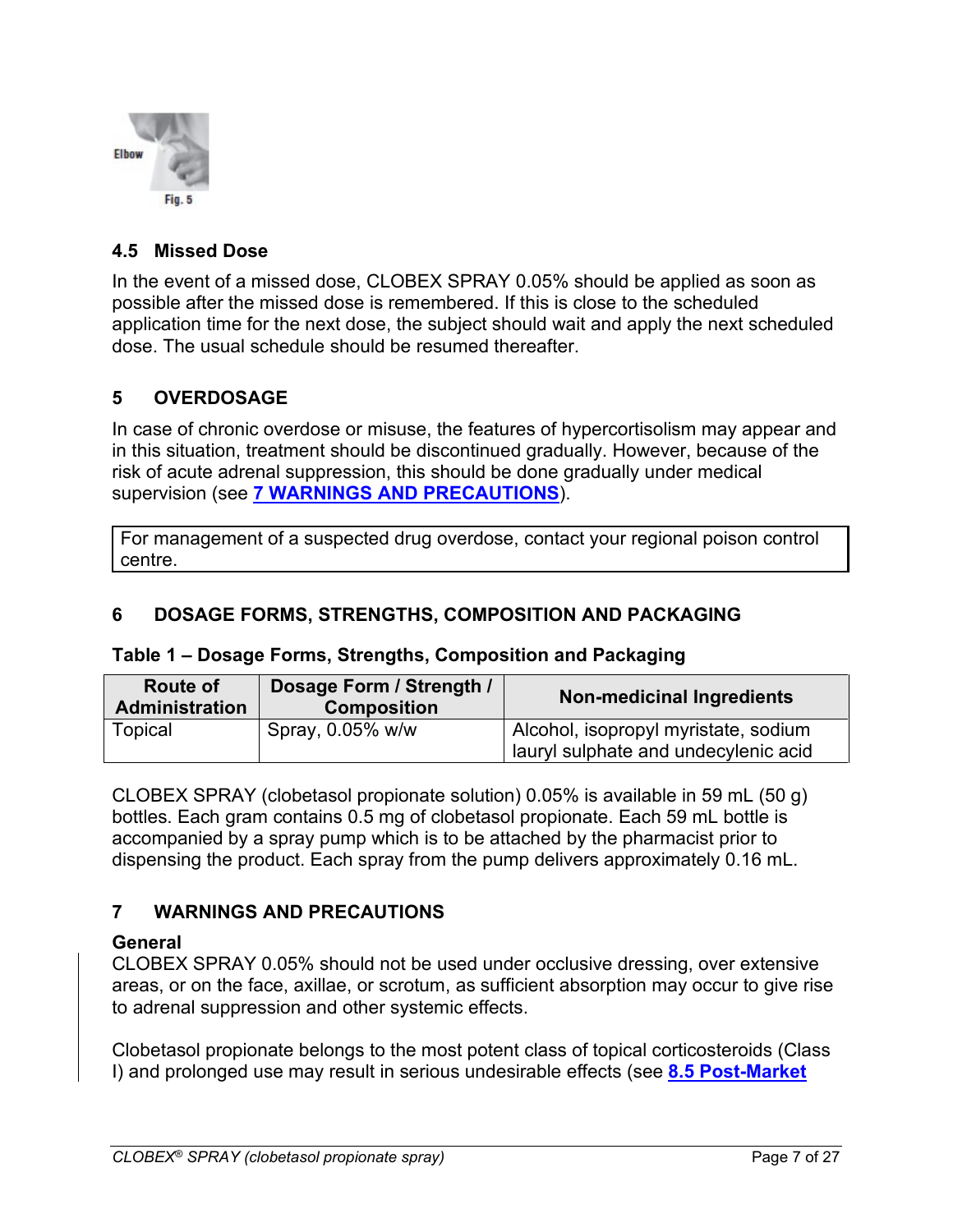**[Adverse Reactions](#page-12-1)**). Treatment should not exceed 4 consecutive weeks (see **[4](#page-3-5)  [DOSAGE AND ADMINISTRATION](#page-3-5)**).

Topical corticosteroids are known to potentially induce post-treatment rebound, relapses, development of tolerance (tachyphylaxis) and development of local or systemic toxicity such as skin atrophy, infection (including isolated cases of systemic infections), telangiectasia of the skin or hypothalamic-pituitary-adrenal axis suppression.

## **Endocrine and Metabolism**

Clobetasol propionate is a highly potent topical corticosteroid that has been shown to suppress the hypothalamic-pituitary-adrenal (HPA) axis.

Children may be more susceptible to system toxicity from use of topical corticosteroids.

Systemic absorption of topical corticosteroids has caused reversible adrenal suppression with the potential for glucocorticosteroid insufficiency after withdrawal of treatment. Manifestations of Cushing's syndrome, hyperglycemia, and glucosuria can also be produced in some patients by systemic absorption of topical corticosteroids while on treatment.

Conditions, which increase systemic absorption, include the application of the more potent steroids, use over large surface areas, prolonged use, and the addition of occlusive dressings. Therefore, patients applying a topical steroid to a large surface area or to areas under occlusion should be evaluated periodically for evidence of adrenal suppression (see **7 [Monitoring and Laboratory Tests](#page-8-3)**). If adrenal suppression is noted, an attempt should be made to withdraw the drug, to reduce the frequency of application, or to substitute a less potent steroid. Recovery of HPA axis function is generally prompt upon discontinuation of topical corticosteroids. Infrequently, signs and symptoms of glucocorticosteroid insufficiency may occur, requiring supplemental systemic corticosteroids. For information on systemic supplementation, see the Product Monograph for those products.

Two studies were conducted to evaluate the effect of twice daily applications of CLOBEX SPRAY 0.05% on HPA axis function in adults with plaque psoriasis covering at least 20% of their body. Study duration was two or four weeks. In the first study, four of 14 (29%) patients displayed adrenal suppression after four weeks of use. In the second study, four of 19 (21%) of patients in the two-week treatment group and four of 17 (24%) of patients in the four-week treatment group displayed adrenal suppression. Suppression was transient, and all patients had returned to normal within 15-16 days of therapy cessation.

#### **Hepatic/Biliary/Pancreatic**

Patients with severe liver dysfunction and severe diabetes mellitus should be treated with special caution and closely monitored for side effects.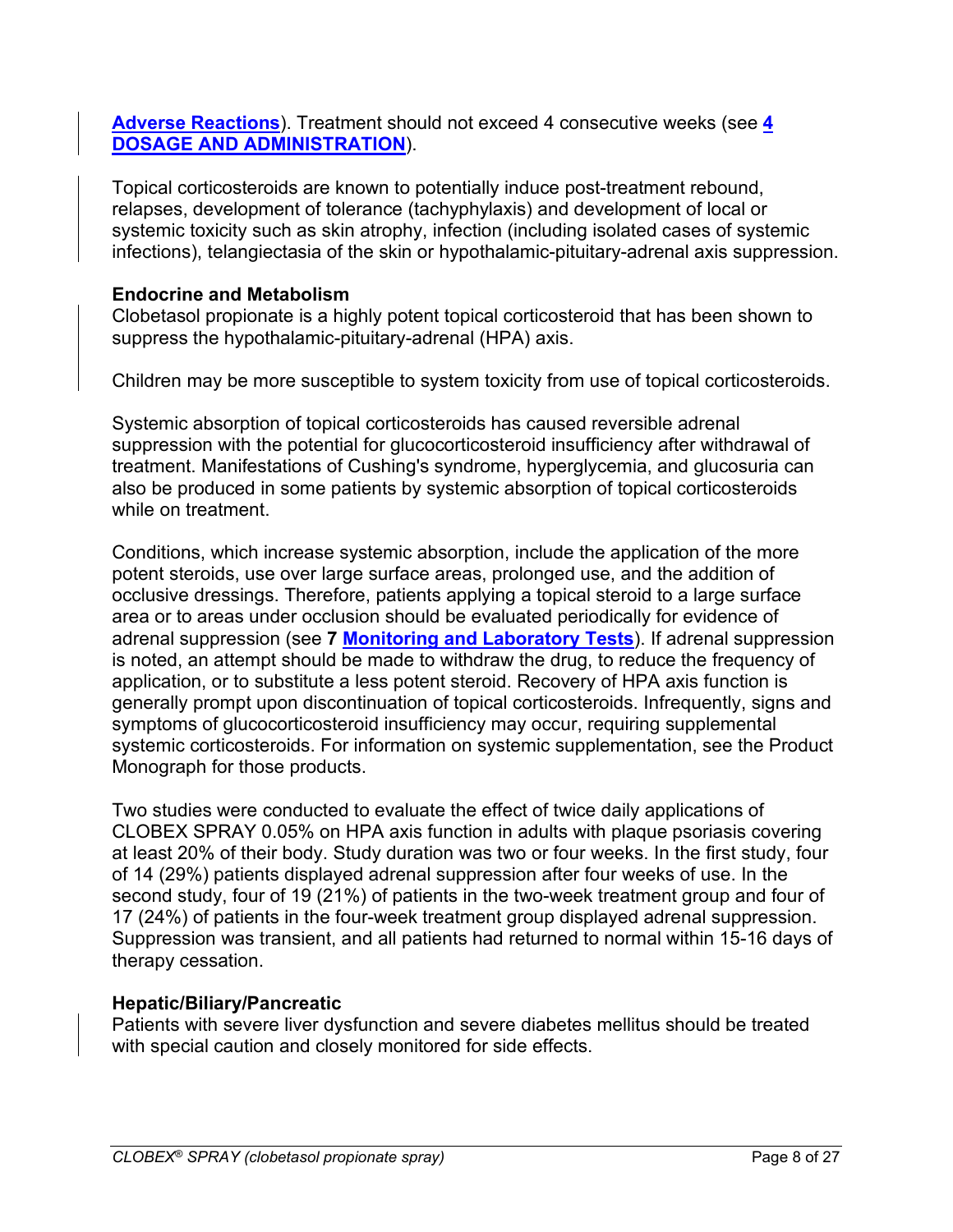#### <span id="page-8-0"></span>**Immune**

Corticosteroids have immunosuppressive properties. Topical corticosteroids may decrease resistance to infection, increase the risk of opportunistic infection and also mask some signs of infection. With increasing doses of corticosteroids, the rate of occurrence of infectious complications increases.

Cases of systemic immunosuppression and serious infections have been reported with long-term use of clobetasol propionate beyond the maximum recommended doses (see **[8.5 Post-Market Adverse Reactions](#page-12-1)**). Combining clobetasol propionate with other medicines known to weaken the immune system increases the risk of systemic immunosuppression and serious infections.

## <span id="page-8-3"></span>**Monitoring and Laboratory Tests**

The following tests may be helpful in evaluating patients for HPA axis suppression:

- ACTH stimulation test
- A.M. plasma cortisol test
- Urinary free cortisol test

#### <span id="page-8-1"></span>**Musculoskeletal**

Cases of osteonecrosis have been reported with long-term use of clobetasol propionate beyond the maximum recommended doses (see **[8.5 Post-Market Adverse Reactions](#page-12-1)**).

### **Ophthalmologic**

CLOBEX SPRAY 0.05% should not be used on plaques close to the eye because of the risk of increased intraocular pressure, glaucoma, and cataracts. Avoid any contact of the drug product with the eyes. In case of contact, the affected eye should be rinsed thoroughly with water.

Prolonged corticosteroid use may produce posterior subcapsular cataracts (especially in children), increased intraocular pressure and glaucoma with possible damage to the optic nerves, or rare diseases such as central serious chorioretinopathy (CSCR). It may also enhance secondary ocular infections due to fungi or viruses.

If a patient presents with symptoms such as blurred vision or other visual disturbances, the patient should be considered for referral to an ophthalmologist.

#### <span id="page-8-2"></span>**Sensitivity/Resistance**

Hypersensitivity to corticosteroids can be observed. CLOBEX SPRAY (clobetasol propionate solution) 0.05% is not recommended in patients who are hypersensitive to other corticosteroids.

If irritation develops, CLOBEX SPRAY 0.05% should be discontinued and appropriate therapy instituted. Allergic contact dermatitis with corticosteroids is usually diagnosed by a failure to heal rather than by noting a clinical exacerbation, as is the case with most products not containing a corticosteroid.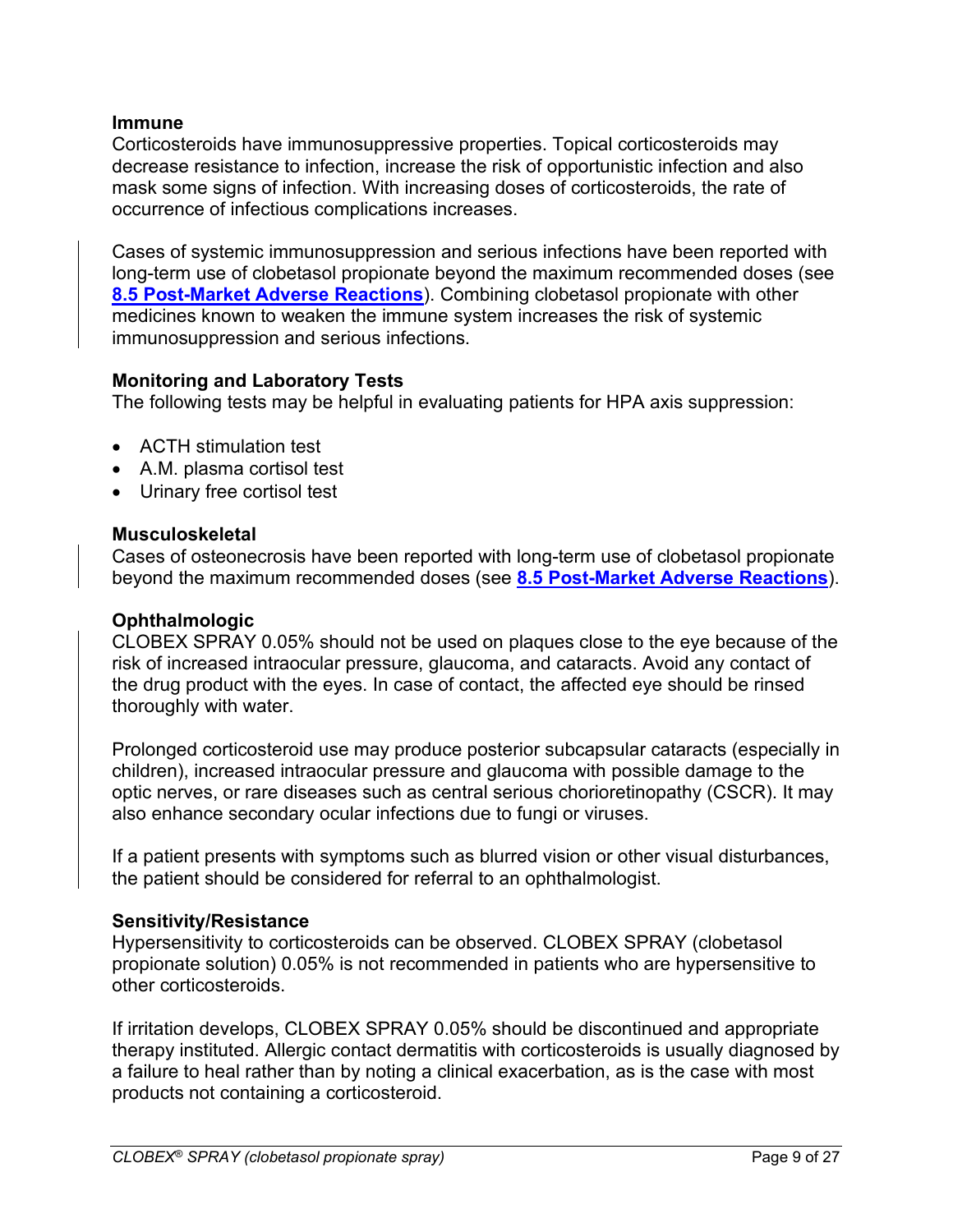## <span id="page-9-0"></span>**Skin**

In rare instances, treatment of psoriasis with corticosteroids (or its withdrawal) is thought to have provoked generalized pustular psoriasis in case of intensive and prolonged topical use.

CLOBEX SPRAY 0.05% is not recommended in patient with acne vulgaris, rosacea or perioral dermatitis.

CLOBEX SPRAY 0.05% must not be applied on intertriginous areas (axillae and genitoanal regions) and on other erosive skin surfaces as this could increase the risk of topical adverse events such as atrophic changes, telangiectasia or cortico-induced dermatitis.

In the presence of fungal infections, an appropriate antifungal treatment should be instituted and CLOBEX SPRAY 0.05% should be discontinued until the fungal infection is cured. In the presence of a bacterial infection, an appropriate antibacterial agent should be instituted. If a favorable response does not occur promptly, CLOBEX SPRAY 0.05% should be discontinued until the bacterial infection is adequately controlled.

## <span id="page-9-2"></span>**7.1 Special Populations**

## <span id="page-9-1"></span>**7.1.1 Pregnant Women**

There are no adequate and well-controlled studies of the teratogenic potential of clobetasol propionate in pregnant women. CLOBEX SPRAY 0.05% should be used during pregnancy only if its benefit justifies the potential risk to the fetus. The extent of exposure during the clinical trials with CLOBEX SPRAY 0.05% was very limited (one case).

Corticosteroids have been shown to be teratogenic in laboratory animals when administrated systemically at relatively low dosage levels. Some corticosteroids have been shown to be teratogenic after dermal application in laboratory animals (see **[16](#page-17-1)  [NON-CLINICAL PHARMACOLOGY](#page-17-1)**).

## <span id="page-9-3"></span>**7.1.2 Breast-feeding**

Systemically administered corticosteroids appear in human milk and could suppress growth, interfere with endogenous corticosteroid production, or cause other untoward effects. It is not known whether topical administration of corticosteroids could result in sufficient systemic absorption to produce detectable quantities in human milk. Because many drugs are excreted in human milk, caution should be exercised when CLOBEX SPRAY 0.05% is administered to a nursing woman.

Clobetasol propionate should not be prescribed to breastfeeding women unless clearly indicated.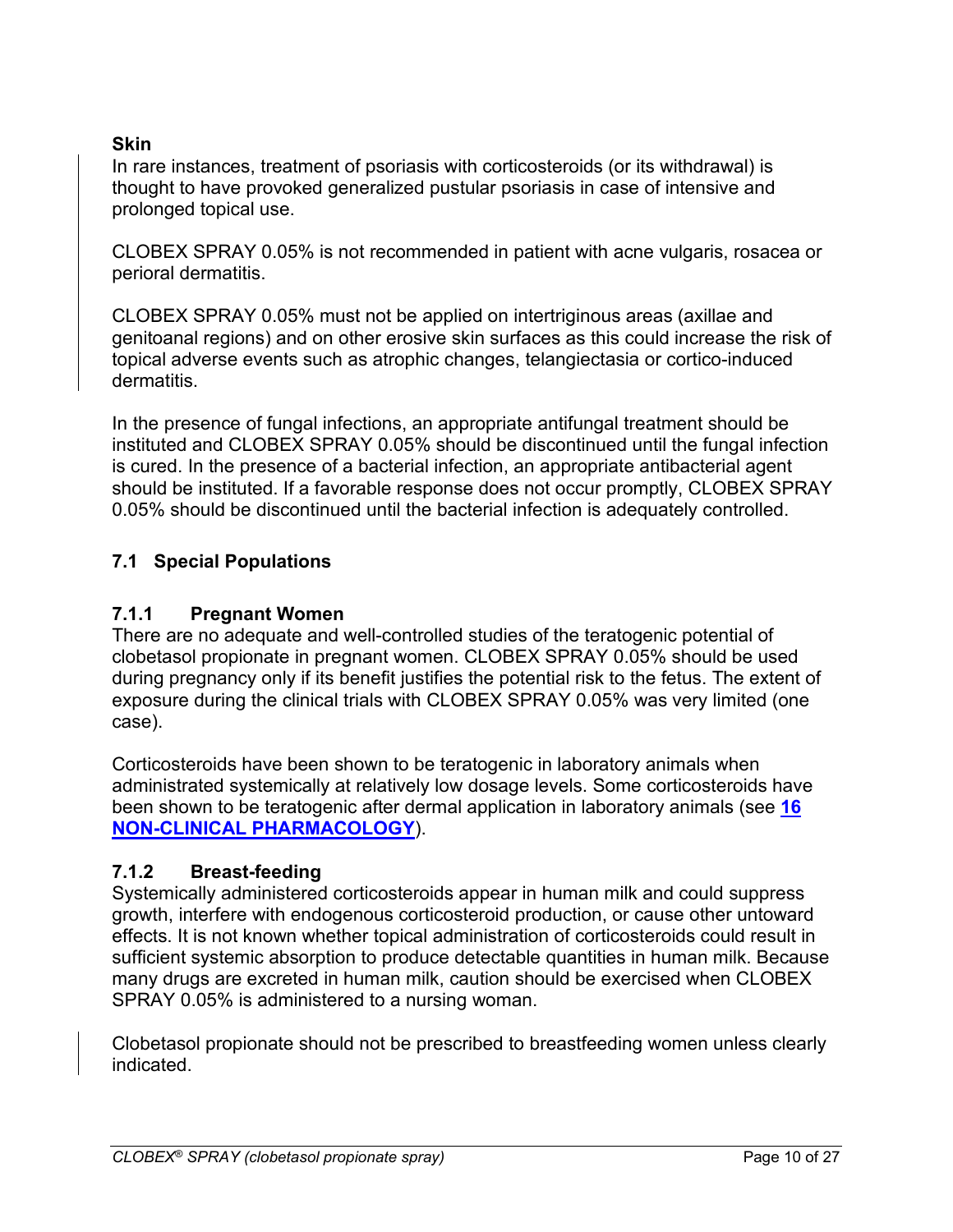## <span id="page-10-0"></span>**7.1.3 Pediatrics**

Safety and effectiveness of CLOBEX SPRAY 0.05% have been established in patients 18 years and older. Insufficient data have been obtained in patients under the age of 18 years. Because of a higher ratio of skin surface area to body mass, pediatric patients are at a greater risk than adults for HPA axis suppression and Cushing's syndrome when they are treated with topical corticosteroids. They are therefore also at greater risk of adrenal insufficiency during and/or after withdrawal of treatment. Adverse effects including striae have been reported with inappropriate use of topical corticosteroids in infants and children.

Use in patients below 18 years of age is not recommended and is contraindicated in children below 2 years of age.

HPA axis suppression, Cushing's syndrome, linear growth retardation, delayed weight gain, and intracranial hypertension have been reported in children receiving topical corticosteroids. Manifestations of adrenal suppression in children include low plasma cortisol levels and an absence of response to ACTH stimulation. Manifestations of intracranial hypertension include bulging fontanelles, headaches, and bilateral papilledema.

# <span id="page-10-1"></span>**7.1.4 Geriatrics**

Clinical studies of CLOBEX SPRAY 0.05% did not include sufficient numbers of patients aged 65 years and over to determine whether they respond differently than younger patients. In general, dose selection for an elderly patient should be made with caution reflecting the greater frequency of decreased hepatic, renal or cardiac function, and of concomitant disease or other drug therapy.

# <span id="page-10-2"></span>**8 ADVERSE REACTIONS**

# <span id="page-10-3"></span>**8.1 Adverse Drug Reaction Overview**

Systemic absorption of topical corticosteroids has produced reversible HPA axis suppression, manifestations of Cushing's syndrome, hyperglycemia, and glucosuria in some patients.

The following additional local adverse reactions have been reported with topical corticosteroids in general, and they may occur more frequently with the use of occlusive dressings, use over a prolonged period of time, or use over large surface areas, especially with higher potency corticosteroids, including clobetasol propionate. These reactions include: irritation, dryness, itching, burning, folliculitis, acneiform eruptions, hypopigmentation, perioral dermatitis, allergic contact dermatitis, skin atrophy, atrophy of subcutaneous tissues, telangiectasia, hypertrichosis, change in pigmentation, opportunistic infection, hypersensitivity, glaucoma, striae and miliaria. If applied to the face, acne rosacea or perioral dermatitis can occur. When occlusive dressings are used, pustules, miliaria, folliculitis and pyoderma may occur. In rare instances, treatment of psoriasis with systemic or very potent topical corticosteroids (or their withdrawal) is thought to have provoked the pustular form of the disease.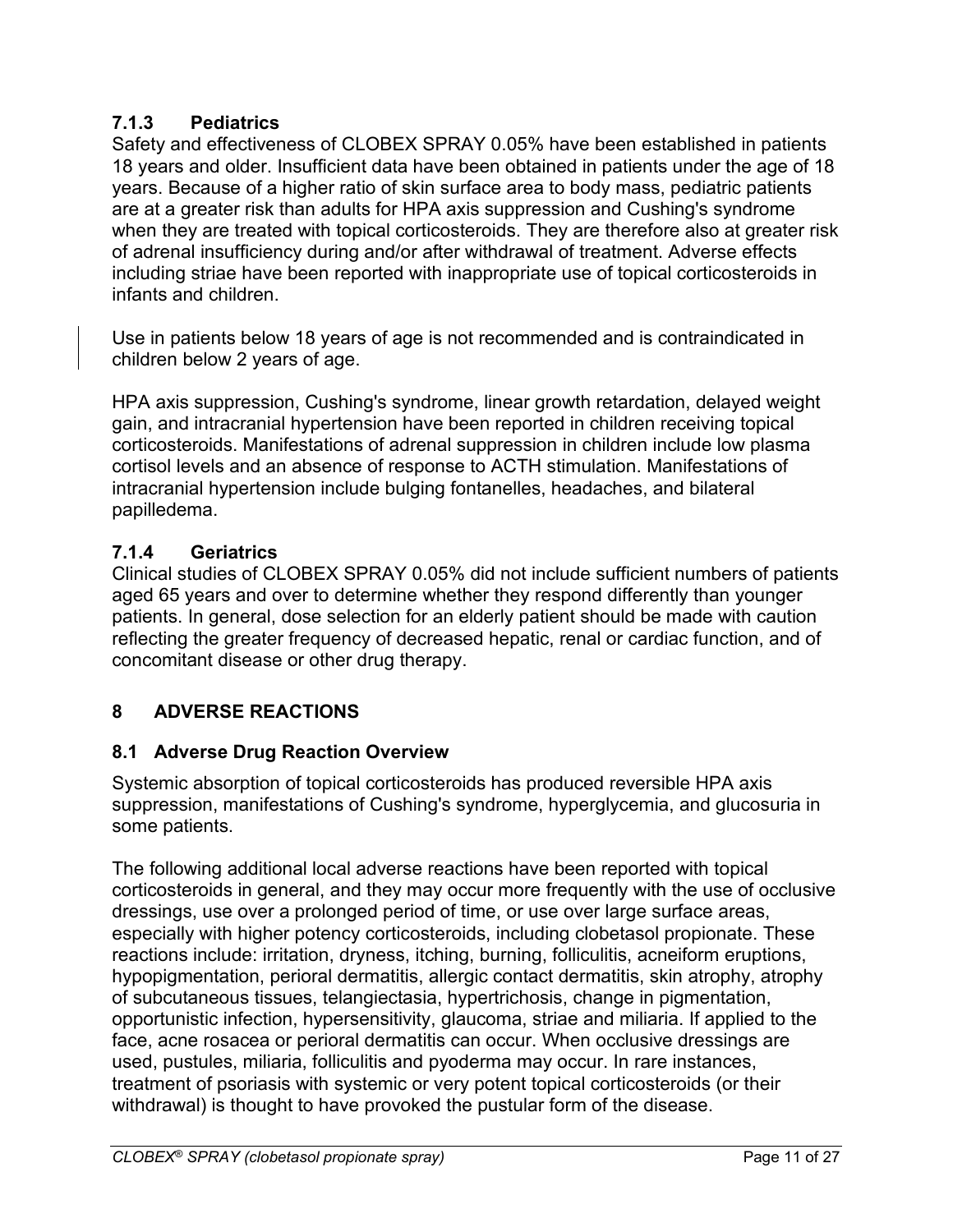Rebound effect may occur upon treatment discontinuation.

### <span id="page-11-0"></span>**8.2 Clinical Trial Adverse Reactions**

Clinical trials are conducted under very specific conditions. The adverse reaction rates observed in the clinical trials; therefore, may not reflect the rates observed in practice and should not be compared to the rates in the clinical trials of another drug. Adverse reaction information from clinical trials may be useful in identifying and approximating rates of adverse drug reactions in real-world use.

The data presented in Table 2, below, include the combined data from two multicentre, randomized, blinded, vehicle-controlled studies conducted in patients 18 years of age or older, with moderate to severe plaque psoriasis. CLOBEX SPRAY 0.05% or Spray Vehicle were applied twice daily to affected areas until healing, or for a maximum of four weeks.

The most common adverse reaction reported with CLOBEX SPRAY (clobetasol propionate solution) 0.05% is burning at the application site. Other common adverse reactions are local site effects as well, including pruritus, dryness, pain, hyperpigmentation around resolving plaque, irritation, and atrophy. Most local adverse events were rated as mild to moderate and were not affected by age, race or gender.

One serious, unexpected adverse event, designated as possibly related to treatment by the clinical investigator, was reported during the clinical trial programme with CLOBEX SPRAY 0.05%. This severe event was reported as paranoid delusions in a subject with a seven-year history of intermittent methamphetamine use. Although the event was thought to be related to methamphetamine use by the treating psychiatrist, the possibility of a treatment relationship to clobetasol propionate solution (i.e., spray) could not be absolutely ruled out by the investigator.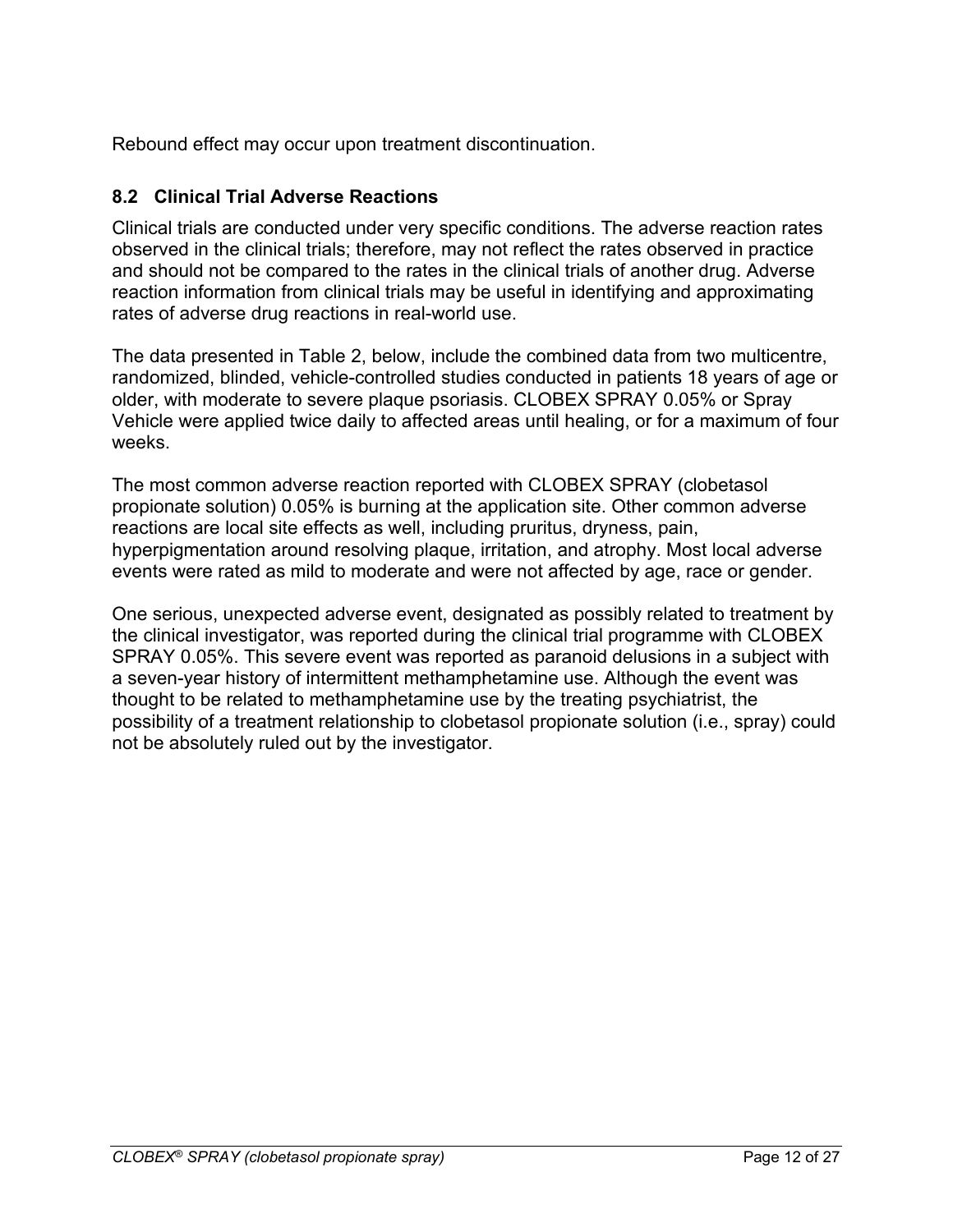#### **Table 2 Treatment Related Adverse Events (At Least Possibly Related) Occurring at a Frequency of ≥1% of Subjects in at Least One Group (Clinical Studies TI01- 01008 and TI01-01010 Combined)**

|                                                                | <b>CLOBEX SPRAY</b>    | <b>Spray Vehicle</b> |
|----------------------------------------------------------------|------------------------|----------------------|
|                                                                | 0.05%                  | $n = 120$            |
|                                                                | $n = 120$              | (%)                  |
|                                                                | (%)                    |                      |
| <b>General disorders and administration site</b><br>conditions |                        |                      |
| Application site atrophy                                       | $(0\%)$<br>0           | (1%)<br>1            |
| Application site burning                                       | 47 (39%)               | 55 (46%)             |
| Application site pruritus                                      | (3%)<br>3              | 3<br>(3%)            |
| Application site dryness                                       | (2%)<br>$\overline{2}$ | $(0\%)$<br>0         |
| Application site irritation                                    | (1%)<br>1              | $(0\%)$<br>0         |
| Application site pain                                          | (1%)<br>$\mathbf 1$    | 2 $(2%)$             |
| Application site pigmentation changes                          | (1%)<br>1              | $(0\%)$<br>0         |
| Oedema peripheral                                              | $(0\%)$<br>0           | (1%)<br>1            |
| Sensation of pressure                                          | $(0\%)$<br>0           | (1%)<br>1            |
| <b>Musculoskeletal and connective tissue</b><br>disorders      |                        |                      |
| Pain in extremity                                              | $(0\%)$<br>0           | 1 $(1%)$             |
| <b>Skin and subcutaneous tissue disorders</b>                  |                        |                      |
| Eczema asteatotic                                              | (2%)<br>$\overline{2}$ | $0(0\%)$             |
| Psoriasis aggravated                                           | $(0\%)$<br>0           | 1 $(1%)$             |

## <span id="page-12-0"></span>**8.4 Abnormal Laboratory Findings: Hematologic, Clinical Chemistry and Other Quantitative Data**

One subject treated for four weeks with CLOBEX SPRAY 0.05% experienced an elevated WBC, which was designated by the investigator as possibly related to treatment.

## <span id="page-12-1"></span>**8.5 Post-market Adverse Reactions**

The following adverse reactions have been reported in clobetasol propionate during the post-marketing setting, adrenal suppression, Cushing syndrome, glaucoma, blurred vision, hypersensitivity, allergic contact dermatitis, erythema and rash.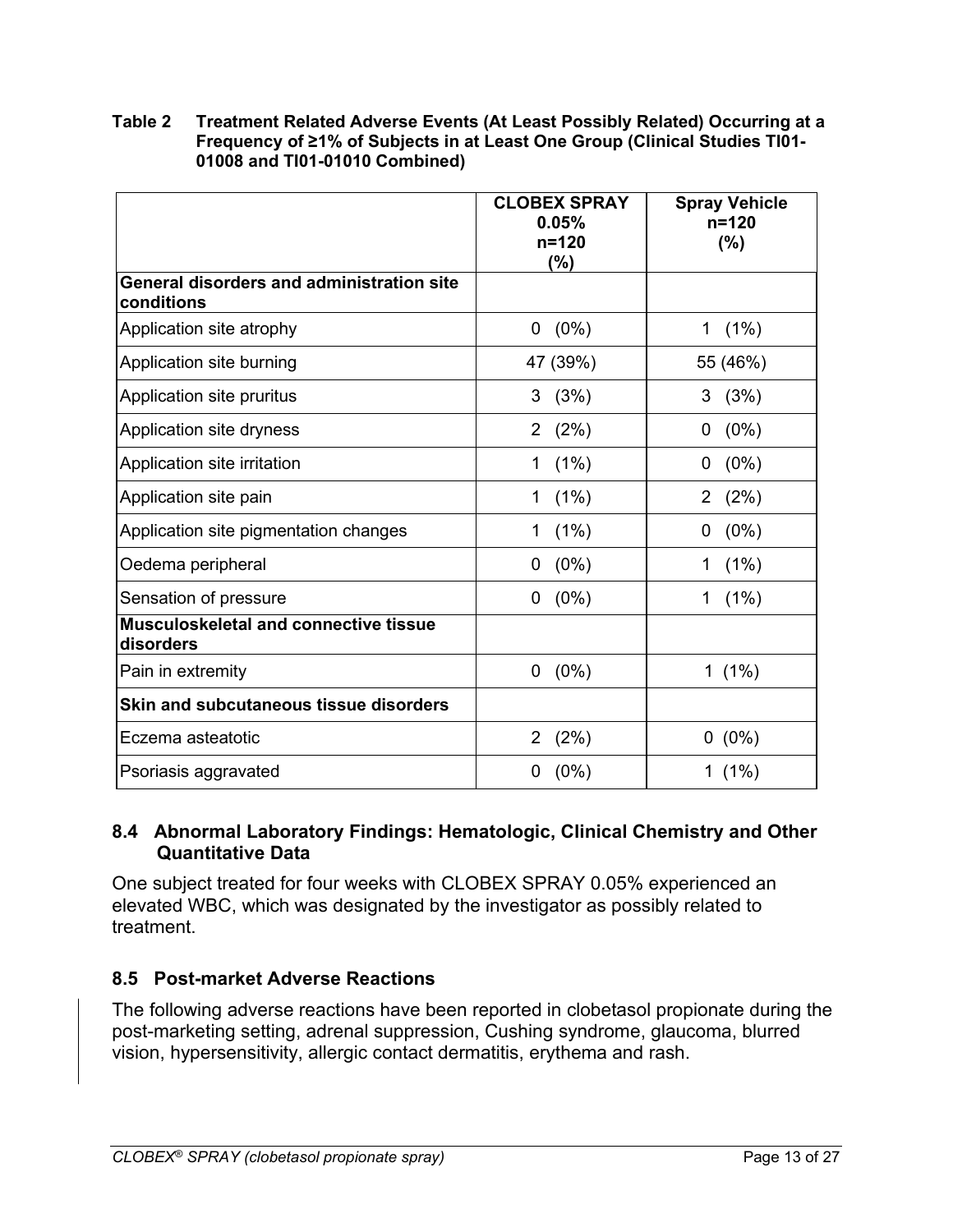Cases of osteonecrosis, Kaposi's sarcoma lesions, and necrotizing fasciitis have been reported with long-term use of clobetasol propionate beyond the maximum recommended doses (see **[4 DOSAGE AND ADMINISTRATION](#page-3-5)** and **[7 WARNINGS](#page-8-0)  [AND PRECAUTIONS, Immune](#page-8-0)**).

# <span id="page-13-0"></span>**9 DRUG INTERACTIONS**

## <span id="page-13-1"></span>**9.2 Drug Interactions Overview**

The fact that clobetasol propionate could induce a six-fold induction of ethoxycoumarin-O-dealkylase activity in skin indicates that there is a potential drug-drug interaction with other topical drugs that could be metabolised by the same enzyme.

## <span id="page-13-2"></span>**9.4 Drug-Drug Interactions**

Interactions with other drugs have not been established.

## <span id="page-13-3"></span>**9.5 Drug-Food Interactions**

Interactions with food have not been established. However, given the topical route of administration, such interactions seem unlikely.

## <span id="page-13-4"></span>**9.6 Drug-Herb Interactions**

Interactions with herbal products have not been established.

## <span id="page-13-5"></span>**9.7 Drug-Laboratory Test Interactions**

Interactions with laboratory tests have not been established.

## <span id="page-13-6"></span>**10 CLINICAL PHARMACOLOGY**

## <span id="page-13-7"></span>**10.1 Mechanism of Action**

Clobetasol propionate is a super-high potency topical corticosteroid. Like other topical corticosteroids, clobetasol propionate has anti-inflammatory, antipruritic, and vasoconstrictive properties. The mechanism of the anti-inflammatory activity of the topical steroids, in general, is unclear. However, corticosteroids are thought to act by the induction of phospholipase A<sub>2</sub> inhibitory proteins, collectively called lipocortins. It is postulated that these proteins control the biosynthesis of potent mediators of inflammation such as prostaglandins and leukotrienes by inhibiting the release of their common precursor, arachidonic acid. Arachidonic acid is released from membrane phospholipids by phospholipase A2.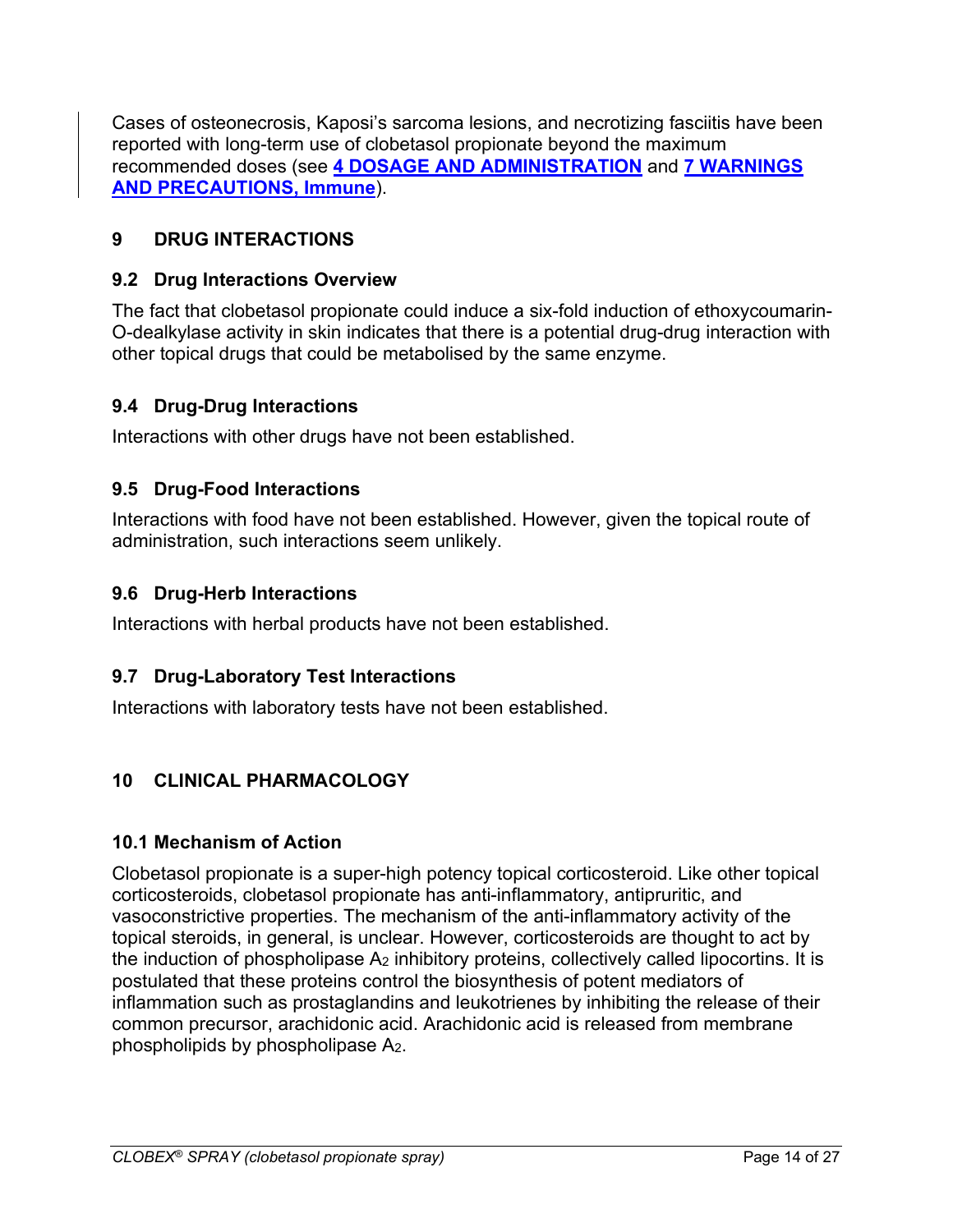## <span id="page-14-0"></span>**10.2 Pharmacodynamics**

Results of a study in healthy volunteers have shown the vasoconstriction capacity of CLOBEX SPRAY (clobetasol propionate solution) 0.05% is comparable to that of cream formulations of clobetasol propionate and superior to that of amcinonide cream, 0.1%.

## <span id="page-14-1"></span>**10.3 Pharmacokinetics**

## **Absorption and Distribution**

The extent of percutaneous absorption of topical corticosteroids is determined by many factors, including the vehicle, the integrity of the epidermal barrier and the use of occlusive dressings. Topical corticosteroids can be absorbed from normal intact skin while inflammation and/or other disease processes in the skin may increase percutaneous absorption.

Once absorbed through the skin, topical corticosteroids are handled through pharmacokinetic pathways similar to systemically administered corticosteroids.

## **Metabolism and Elimination**

Topical corticosteroids are metabolized, primarily in the liver, and are then excreted by the kidneys. In addition, some corticosteroids, including clobetasol propionate and its metabolites, are also excreted in the bile.

If absorbed through the skin, clobetasol propionate will be metabolized by the liver and excreted primarily via bile into the feces.

## <span id="page-14-2"></span>**11 STORAGE, STABILITY AND DISPOSAL**

Store at room temperature (15º - 30ºC). Do not refrigerate. Keep tightly closed. Product is flammable, and should be kept away from heat or open flame. Keep in a safe place out of the reach of children.

## <span id="page-14-3"></span>**12 SPECIAL HANDLING INSTRUCTIONS**

There are no special handling requirements for this product.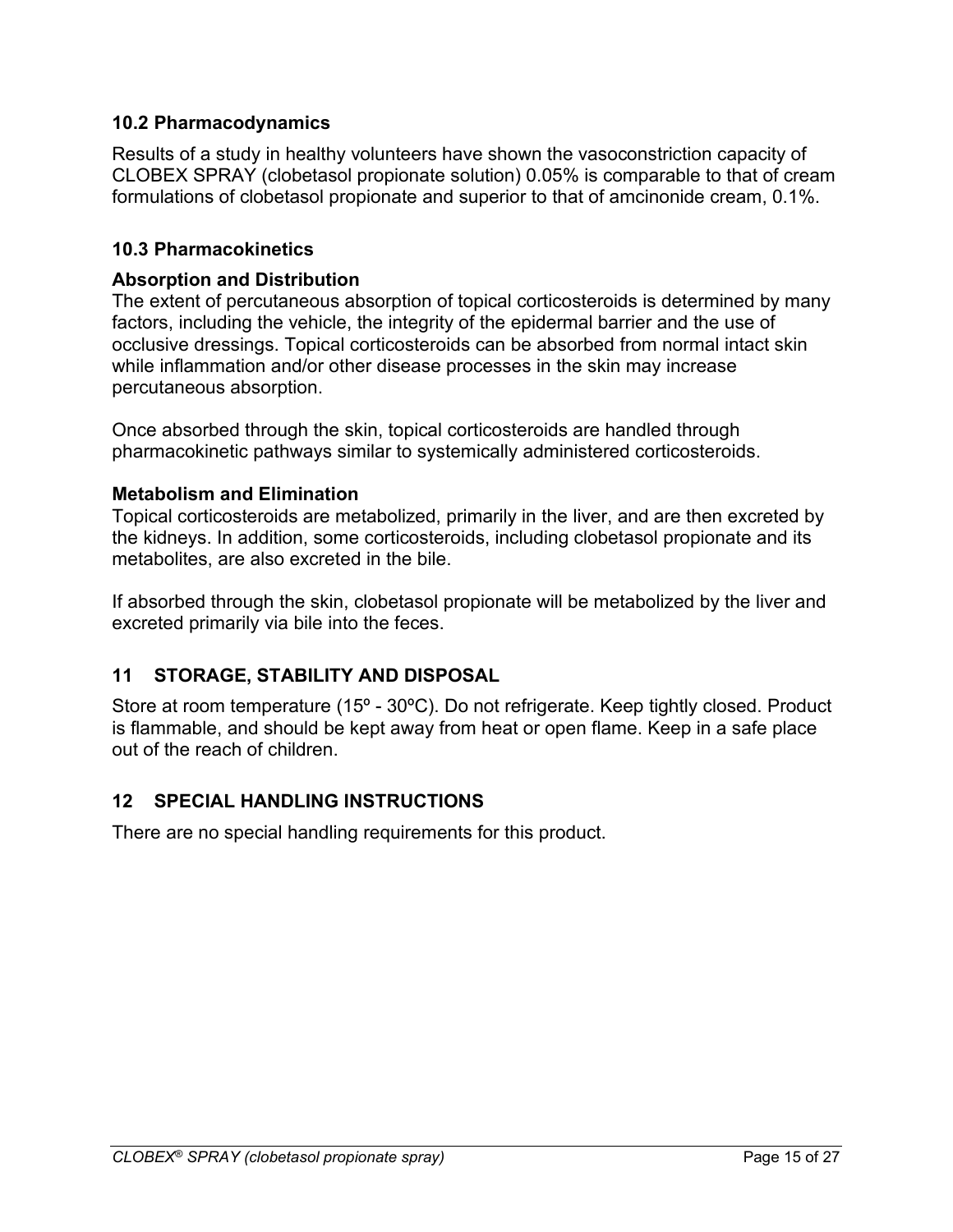## <span id="page-15-0"></span>**PART II: SCIENTIFIC INFORMATION**

### <span id="page-15-1"></span>**13 PHARMACEUTICAL INFORMATION**

#### **Drug Substance**

Proper name: Clobetasol propionate

Chemical name: 21-chloro-9-fluoro-11β,17-dihydroxy-16β-methylpregna-1,4 diene-3,20-dione 17-propionate

Molecular formula: C<sub>25</sub>H<sub>32</sub>ClFO<sub>5</sub> (CAS Registry Number 25122-46-7)

Molecular mass: 466.97 grams/mole

Structural formula:



Physicochemical properties: White to practically white crystalline powder that is insoluble in water, and has a melting point of approximately 196ºC.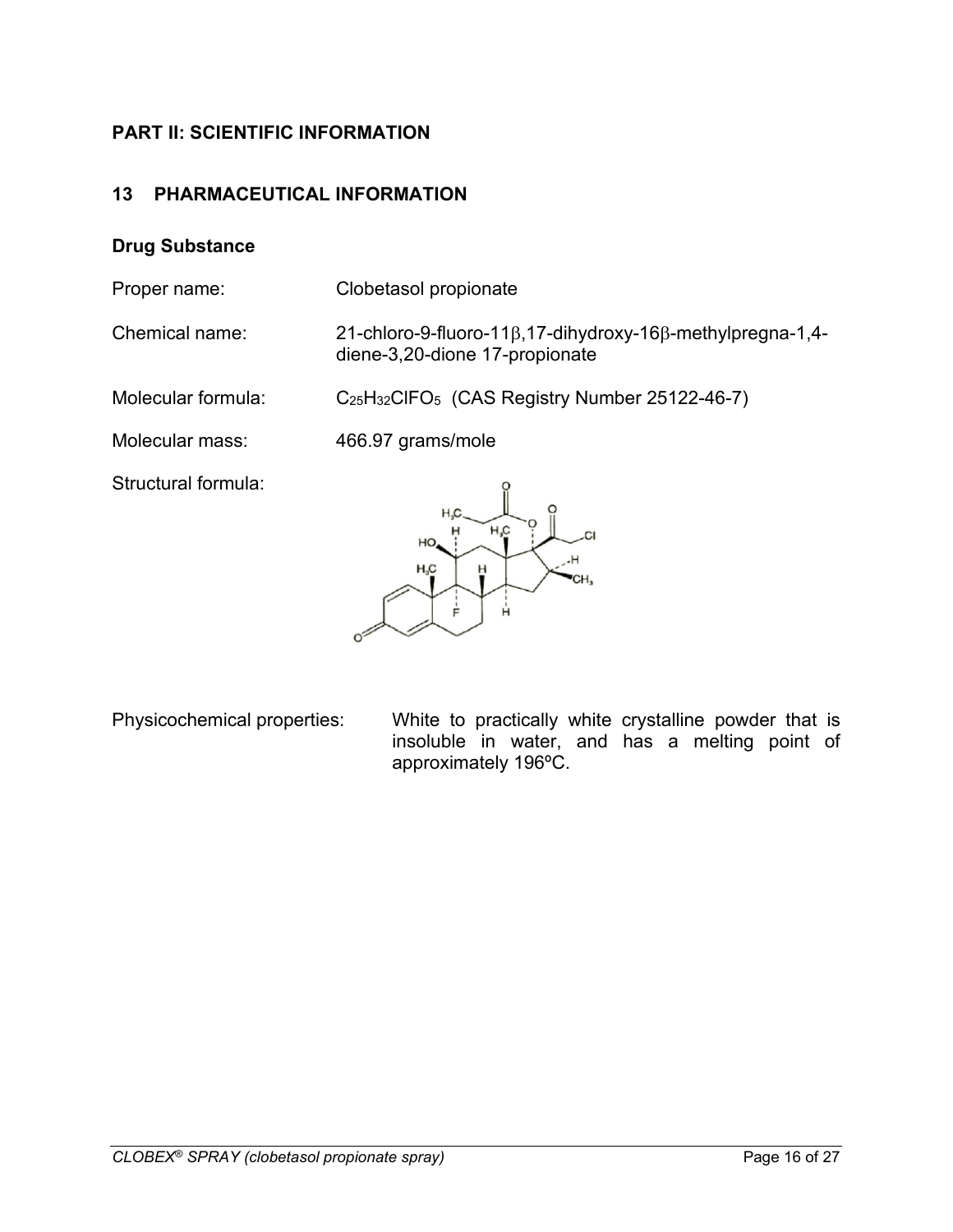## <span id="page-16-0"></span>**14 CLINICAL TRIALS**

## <span id="page-16-1"></span>**14.1 Trial Design and Study Demographics**

| Study #          | <b>Trial design</b>                                                                               | Dosage, route of<br>administration<br>and duration                                           | <b>Study</b><br>subjects<br>(n=number) | Mean age<br>(Range) | <b>Gender</b> |
|------------------|---------------------------------------------------------------------------------------------------|----------------------------------------------------------------------------------------------|----------------------------------------|---------------------|---------------|
| TI01-<br>01008   | Multicentre,<br>randomized,<br>double-blind,<br>vehicle-<br>controlled,<br>parallel<br>comparison | Twice daily<br>application of a thin<br>film to psoriatic<br>plaques for up to<br>four weeks | 120 (60/arm)                           | 48<br>$(21-76)$     | 72 M / 48 F   |
| $T101-$<br>01010 | Multicentre,<br>randomized,<br>double-blind,<br>vehicle-<br>controlled,<br>parallel<br>comparison | Twice daily<br>application of a thin<br>film to psoriatic<br>plaques for up to<br>four weeks | 120 (60/arm)                           | 46<br>$(18-81)$     | 36 M / 29 F   |

## **Table 3 Summary of patient demographics for clinical trials in moderate to severe plaque psoriasis**

Two multicentre, randomized, blinded, vehicle-controlled studies were performed in patients with moderate to severe plaque psoriasis covering at least 2% of the body surface area. Patients were treated twice daily for up to four weeks with either CLOBEX SPRAY (clobetasol propionate solution) 0.05% or Spray Vehicle.

## <span id="page-16-2"></span>**14.2 Study Results**

Efficacy assessments were based on Investigator assessments of the signs and symptoms of psoriasis. The primary measure of efficacy variable was the Overall Disease Severity score, dichotomized to success or failure. Success was defined as a Grade of 2 or less on a 0-4 point scale at Week 2 or earlier and defined as a Grade of 1 or less on a 0-4 point scale at the end of treatment (Week 4 or later).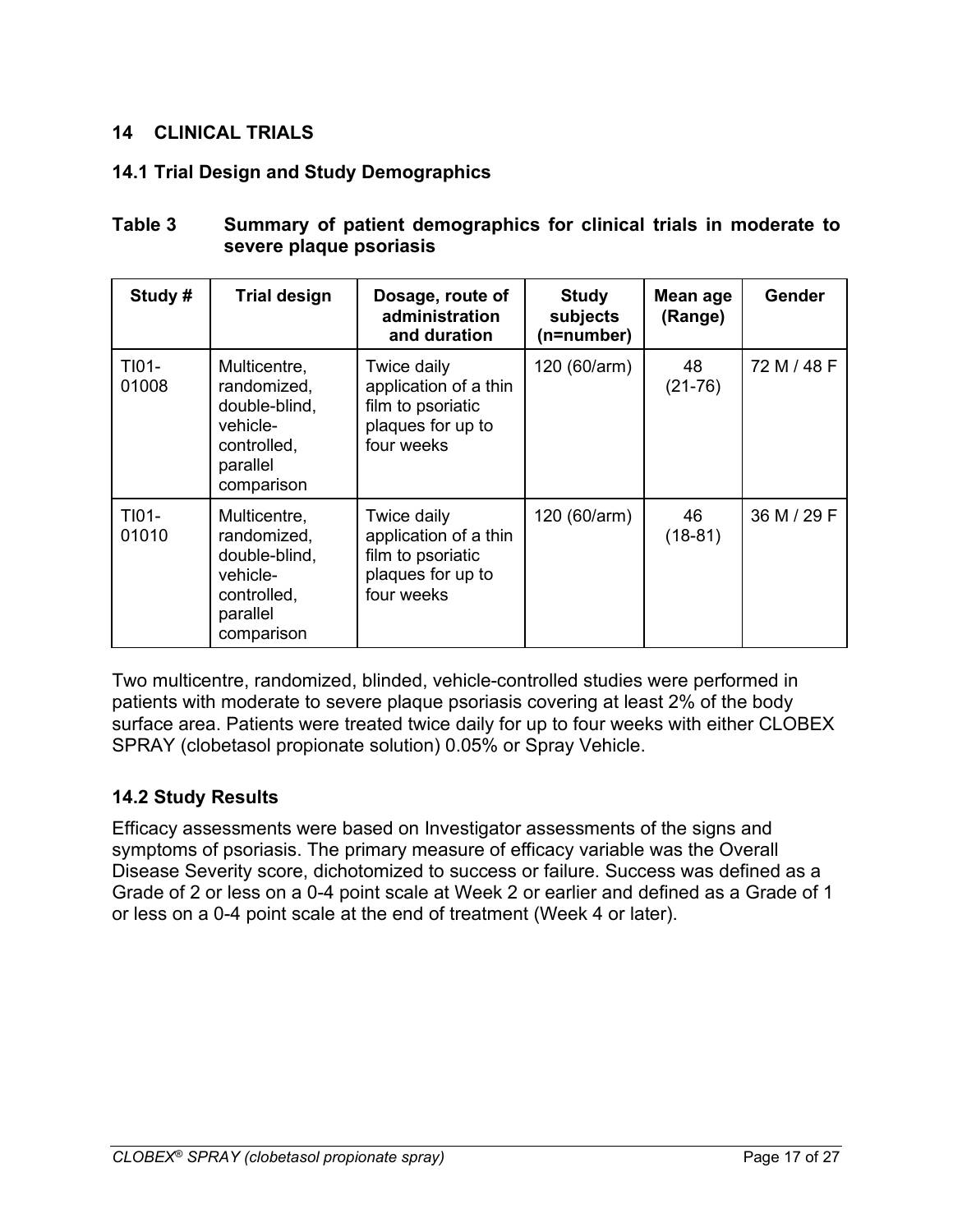| <b>Study No.</b> | <b>Primary Endpoint</b>                                                   | <b>CLOBEX</b><br><b>SPRAY</b><br>0.05% | <b>Spray</b><br><b>Vehicle</b> | <b>Statistical</b><br>Significance <sup>c</sup> |
|------------------|---------------------------------------------------------------------------|----------------------------------------|--------------------------------|-------------------------------------------------|
| TI01-01008       | Week 2 Overall Disease Severity <sup>a</sup><br><b>Success</b><br>Failure | 87%<br>13%                             | 28%<br>72%                     | p < 0.001                                       |
|                  | Week 4 Overall Disease Severity <sup>b</sup><br><b>Success</b><br>Failure | 78%<br>22%                             | 3%<br>97%                      | p < 0.001                                       |
| TI01-01010       | Week 2 Overall Disease Severity <sup>a</sup><br><b>Success</b><br>Failure | 87%<br>13%                             | 27%<br>73%                     | p < 0.001                                       |
|                  | Week 4 Overall Disease Severity <sup>b</sup><br><b>Success</b><br>Failure | 82%<br>18%                             | 2%<br>98%                      | p < 0.001                                       |
| <b>Combined</b>  | Week 2 Overall Disease Severity <sup>a</sup><br><b>Success</b><br>Failure | 87%<br>13%                             | 28%<br>72%                     | p < 0.001                                       |
|                  | Week 4 Overall Disease Severity <sup>b</sup><br><b>Success</b><br>Failure | 80%<br>20%                             | 3%<br>97%                      | p < 0.001                                       |

#### **Table 4 Results of Studies TI01-01008 and TI01-01010, separately and combined, in moderate to severe plaque psoriasis**

a Success is defined as a grade of 2 or less on the 0-4 point Overall Disease Severity Scale.<br>b Success is defined as a grade of 1 or less on the 0-4 point Overall Disease Severity Scale.

Success is defined as a grade of 1 or less on the 0-4 point Overall Disease Severity Scale.

c P-value from a Cochran-Mantel-Haenszel test, stratified by grouped study sites. The Week 4 analysis is considered statistically significant if and only if statistical significance is achieved for both the Week 2 and Week 4 analyses.

## <span id="page-17-0"></span>**15 MICROBIOLOGY**

No microbiological information is required for this drug product.

## <span id="page-17-1"></span>**16 NON-CLINICAL TOXICOLOGY**

## **General Toxicology:**

## *Acute Toxicity*

Acute toxicity was determined in mice and rats using subcutaneous, oral, and intraperitoneal routes. The animals received a single dose of different concentrations of clobetasol propionate and were observed for three consecutive weeks. The LD<sub>50</sub> value obtained by the subcutaneous route in mice was 81.7 mg/kg for all animals. None of the mice died after oral administration up to  $3$  g/kg. The LD<sub>50</sub> value obtained by the intraperitoneal route in mice was 156 mg/kg for males and 118 mg/kg for females. The subcutaneous LD<sub>50</sub> value for male rats was 397 mg/kg and 366 mg/kg for female rats.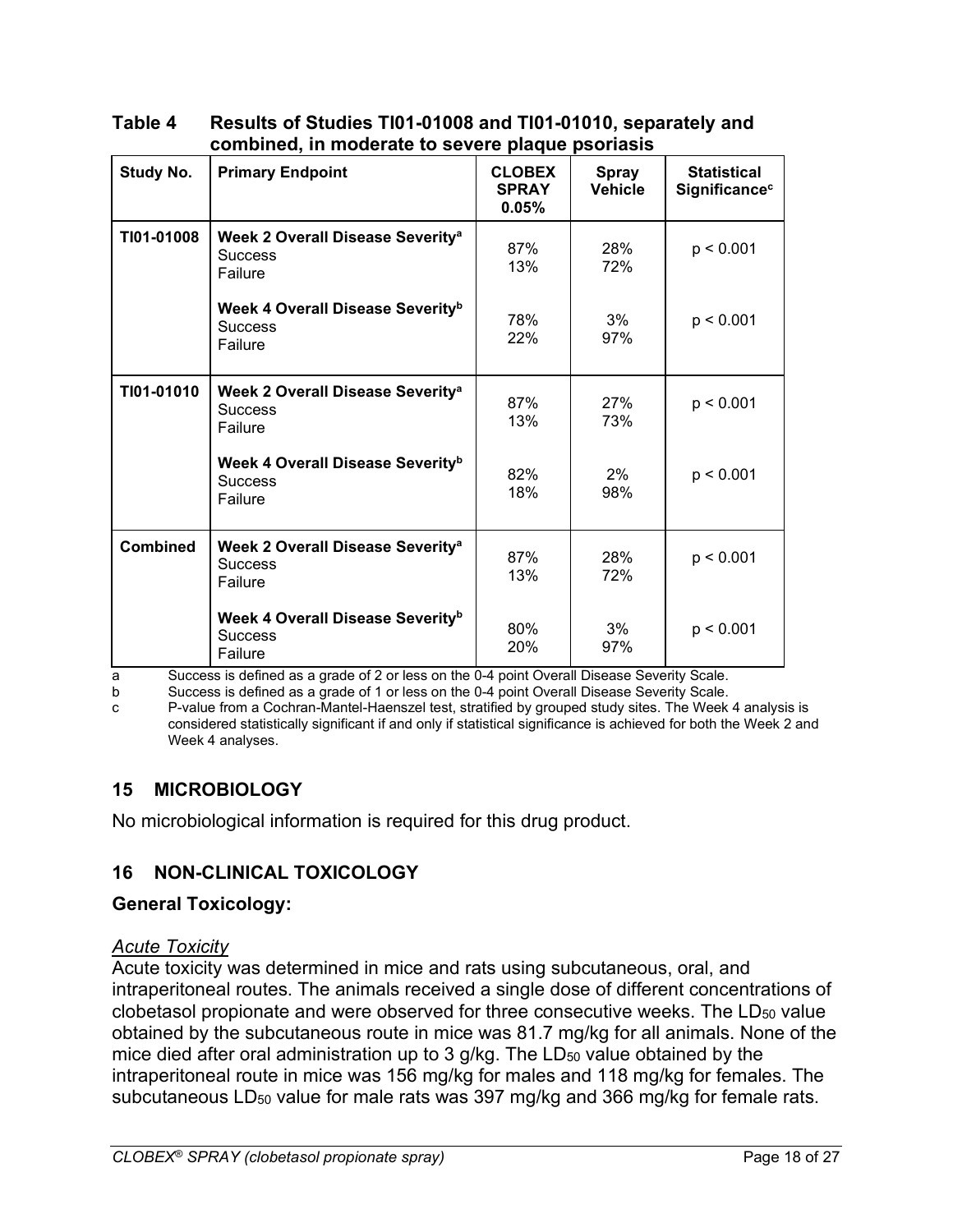None of the rats died after oral administration up to 3  $q/kg$ . The LD $_{50}$  value by the intraperitoneal route for male rats was 414 mg/kg and 351 mg/kg for female rats.

## *Repeated Dose Toxicity*

Using CLOBEX SPRAY 0.05%, a no observed effect dose level (NOEL) of 150 mg formulation/kg/day (safety factor of 0.9) was established for systemic toxicity in a 90-day subchronic micropig study. In a dermal toxicity study with Hanford minipigs, doses of 60, 120 and 240 mg/kg/day (safety factor 0.3, 0.65, 1.3, respectively) of CLOBEX SPRAY 0.05% were applied for nine months followed by a one month recovery. Treatment related decreases in body weight and histopathological findings precluded the determination of a NOEL in this study.

A 90-day dermal irritation study was conducted in Sprague Dawley rats. Concentration of clobetasol propionate was varied to produce 0.001%, 0.005%, 0.015%, and 0.05% sprays. Dosing was rotated between two 20  $\text{cm}^2$  sites on the back and a constant volume of 0.16 mL/kg/dose (800 mg formulation/m2/dose) was chosen based on the results a vehicle dose range finding study that found 0.24 mL/kg/dose could be tolerated in rats for 14 days. Based on the results of this study, the no-observed-adverse-effect (NOAEL) level was considered to be the 0.001% or 0.13 mg/kg (safety factor of 0.007). The effects noted during or at the end of the treatment period were reversible and most resolved almost completely by the end of a one month recovery period.

## **Carcinogenicity:**

Few animal studies have been performed to evaluate the carcinogenic potential of isopropyl myristate and there are no detailed systemic absorption data for this compound in humans or animals.

No classical animal studies have been performed to evaluate the carcinogenic potential of clobetasol propionate.

One 18-month study was performed in mice to evaluate the carcinogenic potential of fluticasone propionate (medium-potency corticosteroid) when given topically as a 0.05% ointment. No evidence of carcinogenicity was found in this study. No evidence of preneoplastic lesions was noted in a 6-month toxicity study performed with clobetasol propionate by the subcutaneous route in rats.

## **Genotoxicity:**

Clobetasol propionate was negative in the *in vivo* mammalian erythrocyte micronucleus test and in the *in vitro* mammalian chromosome aberration test conducted.

## **Reproductive and Developmental Toxicology:**

Segment I fertility studies in rats following oral administration at doses up to 50 µg/kg per day revealed an increase in the number of the resorbed embryos and a decrease in the number of living foetuses at the highest dose.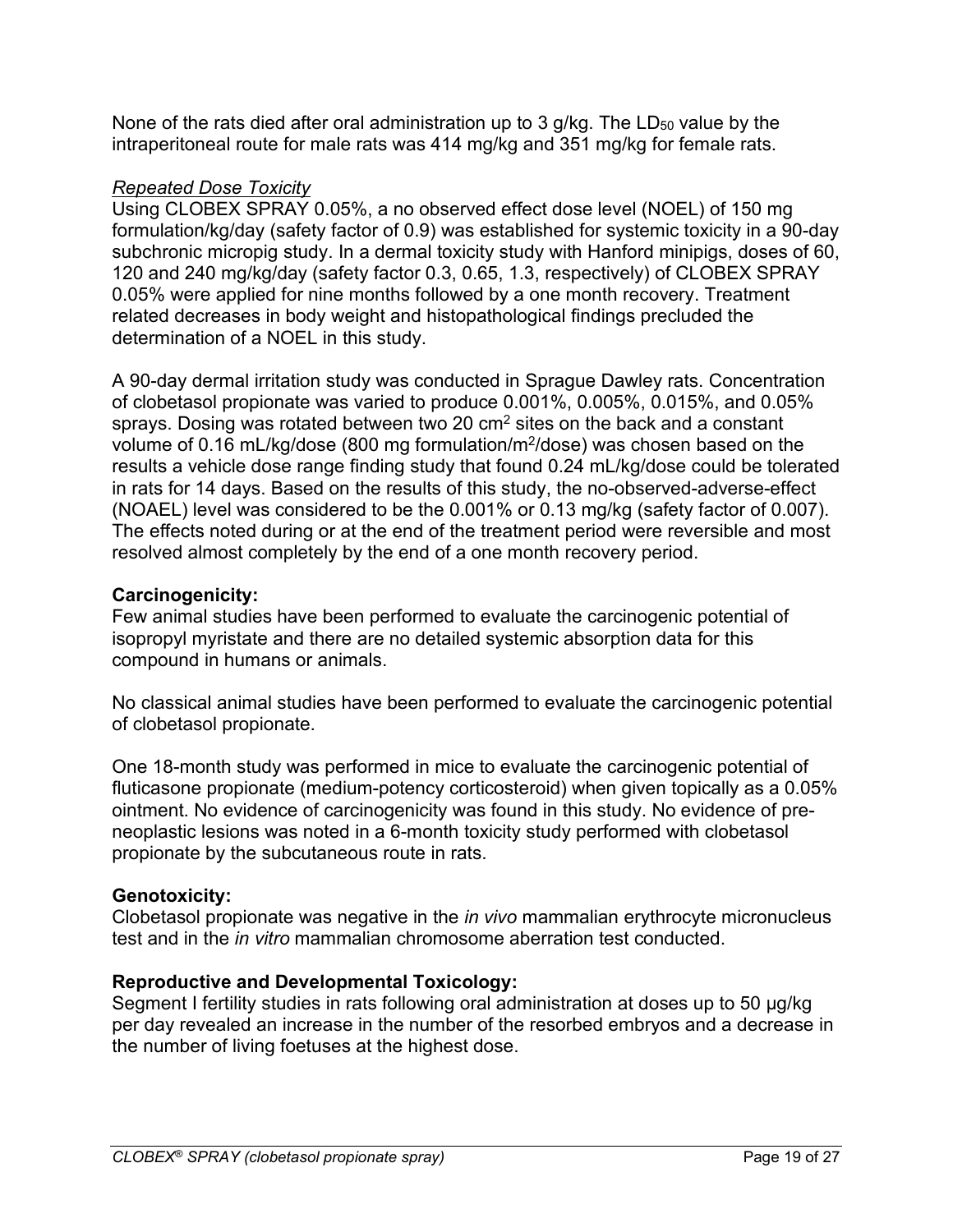In another Segment I study, male rats were dosed subcutaneously twice daily beginning 70 days before cohabitation and continuing through the day before sacrifice and female rats were dosed twice daily beginning 15 days before cohabitation and continuing through Day 7 of presumed gestation. A dosage level of less than 12.5 µg/kg/day clobetasol propionate (safety factor 0.03) was considered to be the NOEL for paternal and maternal general toxicity and male reproductive toxicity. The female reproductive NOEL was 12.5 µg/kg/day (safety factor 0.03).

Segment II teratogenicity studies in mice, rats and rabbits showed clobetasol propionate to be teratogenic when administered sub-cutaneously or topically. Abnormalities seen include fetal immaturity and several malformations, cleft palate, cranioschisis and skeletal abnormalities, in combination with maternal toxicity.

A Segment II study was performed in rats using Clobetasol Propionate Lotion applied dermally at dose levels of 0.05, 0.15, and 0.5 mg/kg/day. Dose-related maternal and fetal toxicity was observed, and fetal immaturity was observed at all dose levels. A variety of fetal malformations were observed at 0.15 and 0.5 mg/kg/day, in combination with maternal toxicity.

In a Segment III study, females were dosed with clobetasol propionate suspended in 0.04% Tween® 80 in saline administered subcutaneously from Day 7 of presumed gestation through Day 20 postpartum or Day 24 presumed gestation for those rats that did not deliver a litter. The maternal NOEL for clobetasol propionate was less than 12.5 µg/kg/day (safety factor 0.03) due to reduced body weight gain and feed consumption during the gestation period. The reproductive NOEL in the dams was 25 µg/kg/day (safety factor 0.07). The NOAEL for viability and growth in the offspring was 12.5 µg/kg/day (safety factor 0.03).

#### **Local Tolerance:**

Results from special toxicity studies evaluating primary dermal and ocular irritation potential showed that CLOBEX SPRAY 0.05% is a slight skin irritant but not a skin sensitizer. It also produces moderate irritation in the Kay and Calandra Ocular Evaluation. CLOBEX SPRAY 0.05% is not phototoxic and does not cause photoallergy reactions.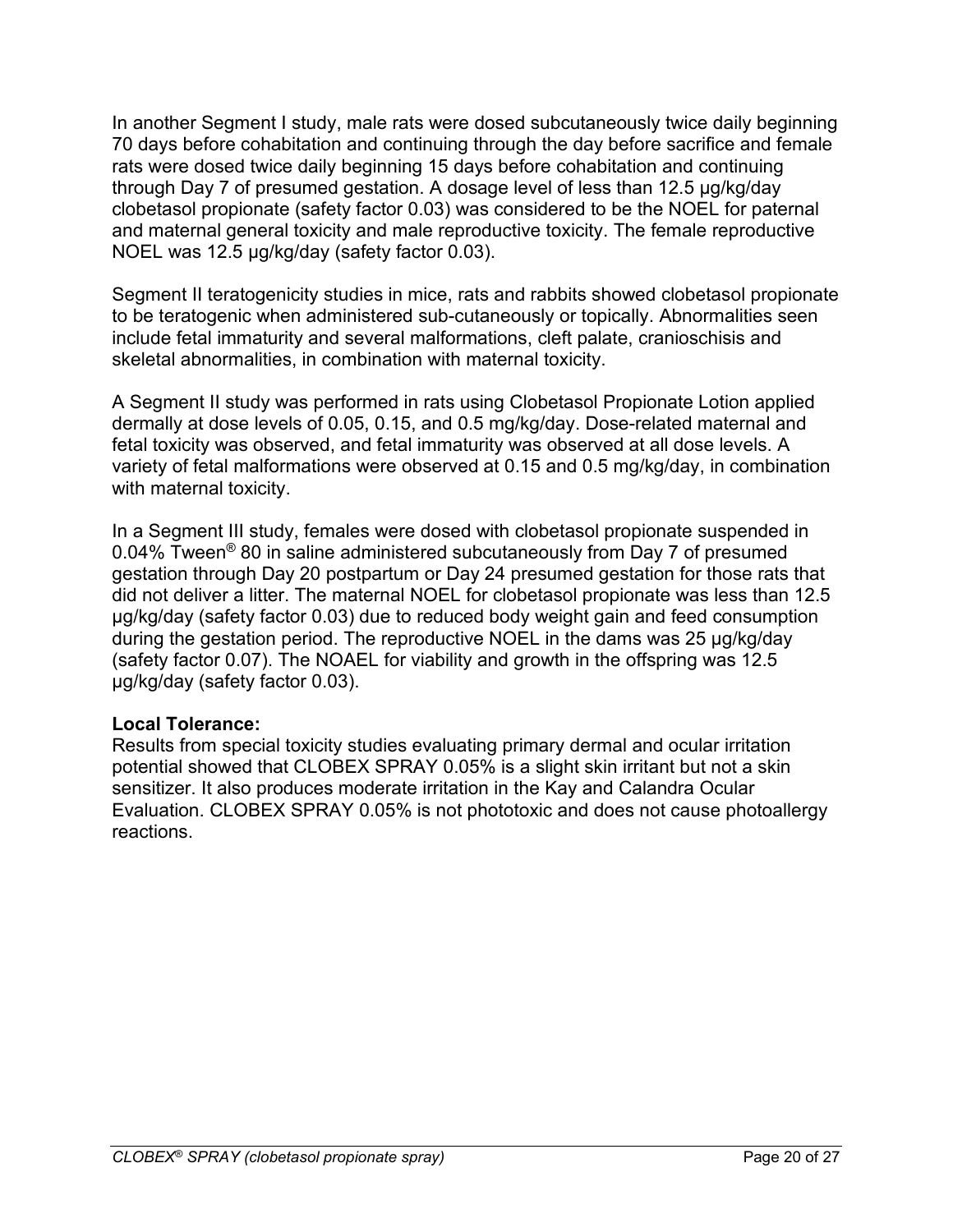# <span id="page-20-0"></span>**PATIENT MEDICATION INFORMATION READ THIS FOR SAFE AND EFFECTIVE USE OF YOUR MEDICINE**

## **PrCLOBEX® SPRAY**

clobetasol propionate spray

Read this carefully before you start using **CLOBEX SPRAY** and each time you get a refill. This leaflet is a summary and will not tell you everything about this drug. Talk to your healthcare professional about your medical condition and treatment and ask if there is any new information about **CLOBEX SPRAY**.

### **What is CLOBEX SPRAY used for?**

CLOBEX SPRAY is used in adults for the treatment of plaque type psoriasis.

### **How does CLOBEX SPRAY work?**

CLOBEX SPRAY contains the medicinal ingredient clobetasol propionate. It belongs to a group of medicines called topical corticosteroids or topical steroids. Topical corticosteroids reduce inflammation by decreasing the body's immune response. This can relieve symptoms such as redness, scaling, and itching. CLOBEX SPRAY is not to be used for more than 4 weeks.

### **What are the ingredients in CLOBEX SPRAY?**

Medicinal ingredient: clobetasol propionate

Non-medicinal ingredients: alcohol, isopropyl myristate, sodium lauryl sulphate, and undecylenic acid

## **CLOBEX SPRAY comes in the following dosage form:**

Spray, 0.05% w/w

## **Do not use CLOBEX SPRAY:**

- if you are allergic to clobetasol propionate, any other corticosteroids or to any of the other ingredients in CLOBEX SPRAY.
- if you have skin areas affected by a bacterial, mycobacterial (including tuberculosis of the skin), parasitic or fungal infection.
- if you have a viral infection (such as herpes simplex, chickenpox or vaccinia).
- on wounds that have become ulcers.
- in children under 2 years of age.
- on or near the eyes or eyelids (risk of glaucoma or cataracts).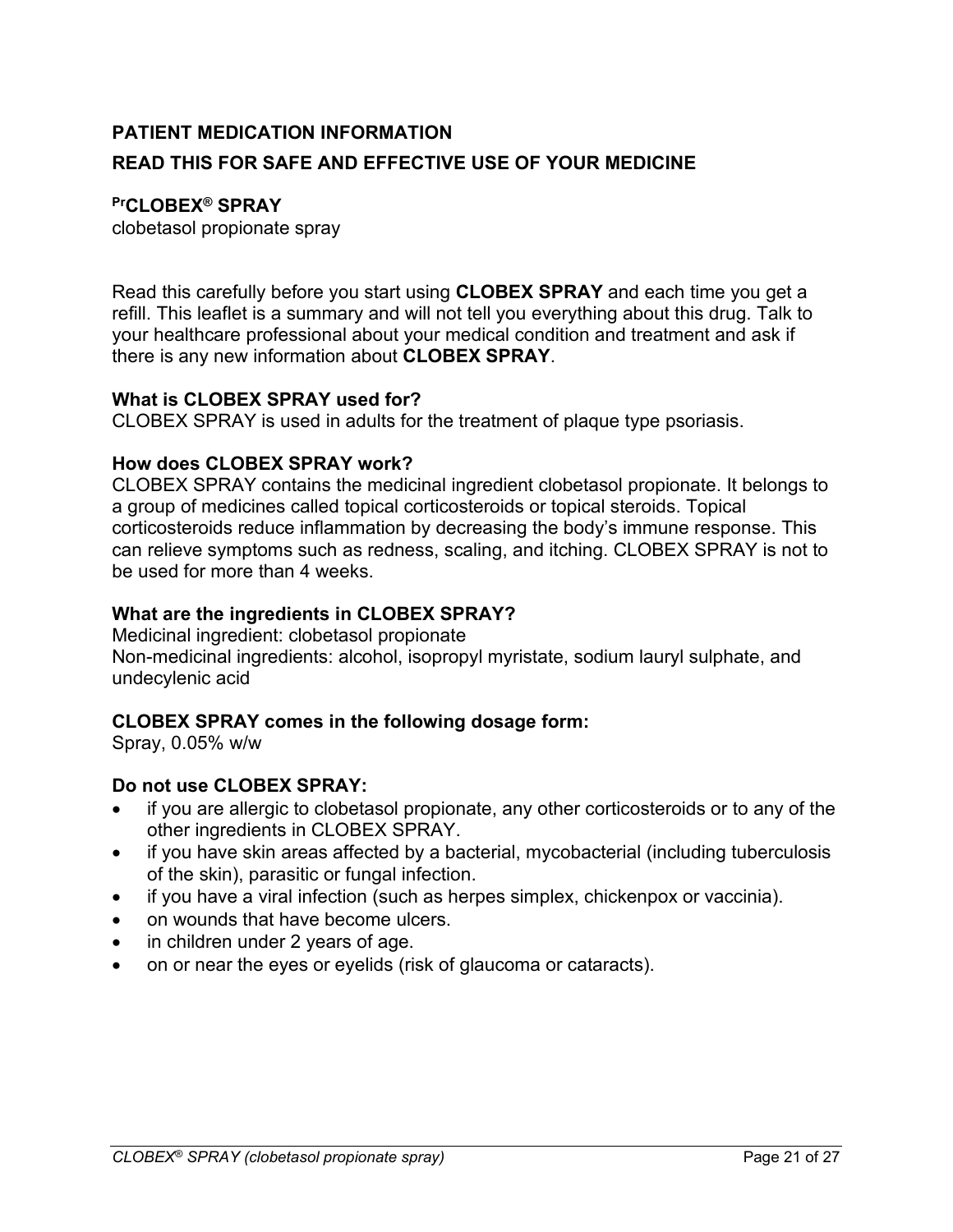#### **To help avoid side effects and ensure proper use, talk to your healthcare professional before you use CLOBEX SPRAY. Talk about any health conditions or problems you may have, including if you:**

- have a weak immune response. Tell your healthcare professional if you suspect an infection has occurred as corticosteroids can make infections more likely and may mask their signs.
- have rosacea or acne.
- have plaques around your mouth, underarms, anus, or genitals.
- think you have a fungal or bacterial infection. Tell your healthcare professional before you use CLOBEX SPRAY, because you may need other medicines to treat the infection.
- have liver problems.
- have diabetes.
- have eye problems, such as glaucoma or cataracts.
- have adrenal gland problems. CLOBEX SPRAY can affect how your adrenal glands work.
- use other oral or topical medication containing corticosteroids or medication intended to suppress your immune system (e.g. for autoimmune disease or after an organ transplant). Combining CLOBEX SPRAY with these medicines may result in serious infections.
- are less than 18 years of age. Children are at a greater risk of side effects, including adrenal suppression and may experience a decrease in the speed of their growth.
- are pregnant or trying to become pregnant.
- are breastfeeding or planning to breastfeed.

## **Other warnings you should know about:**

- Do not use CLOBEX SPRAY for more than 4 weeks.
- **Adrenal Suppression:**
	- o Too much CLOBEX SPRAY passing through your skin can shut down your adrenal glands (**adrenal suppression**). This may happen if you use too much CLOBEX SPRAY or if you use it for too long, but it can happen with correct use. Using CLOBEX SPRAY for longer than 4 weeks, over large areas of skin, on broken skin or on the face, underarms or groin can also increase your chances of developing adrenal suppression.
	- $\circ$  If your adrenal glands shut down, they may not start working right away after you stop using CLOBEX SPRAY, which will make it hard for your body to respond properly to stress or illness. It can also cause the symptoms of **Cushing's syndrome**. This is due to too much cortisol (a hormone) in your blood. It has also caused high levels of blood sugar (**hyperglycemia**) and high levels of sugar in the urine. Your healthcare professional may do special blood and urine tests to check your adrenal gland function, hormone levels and sugar levels while you are using CLOBEX SPRAY.
	- o Covering the treated area can increase the amount of medicine absorbed through your skin. This may increase your chance of developing adrenal suppression. You should not cover the treated skin area with a bandage or other covering unless your healthcare professional tells you to.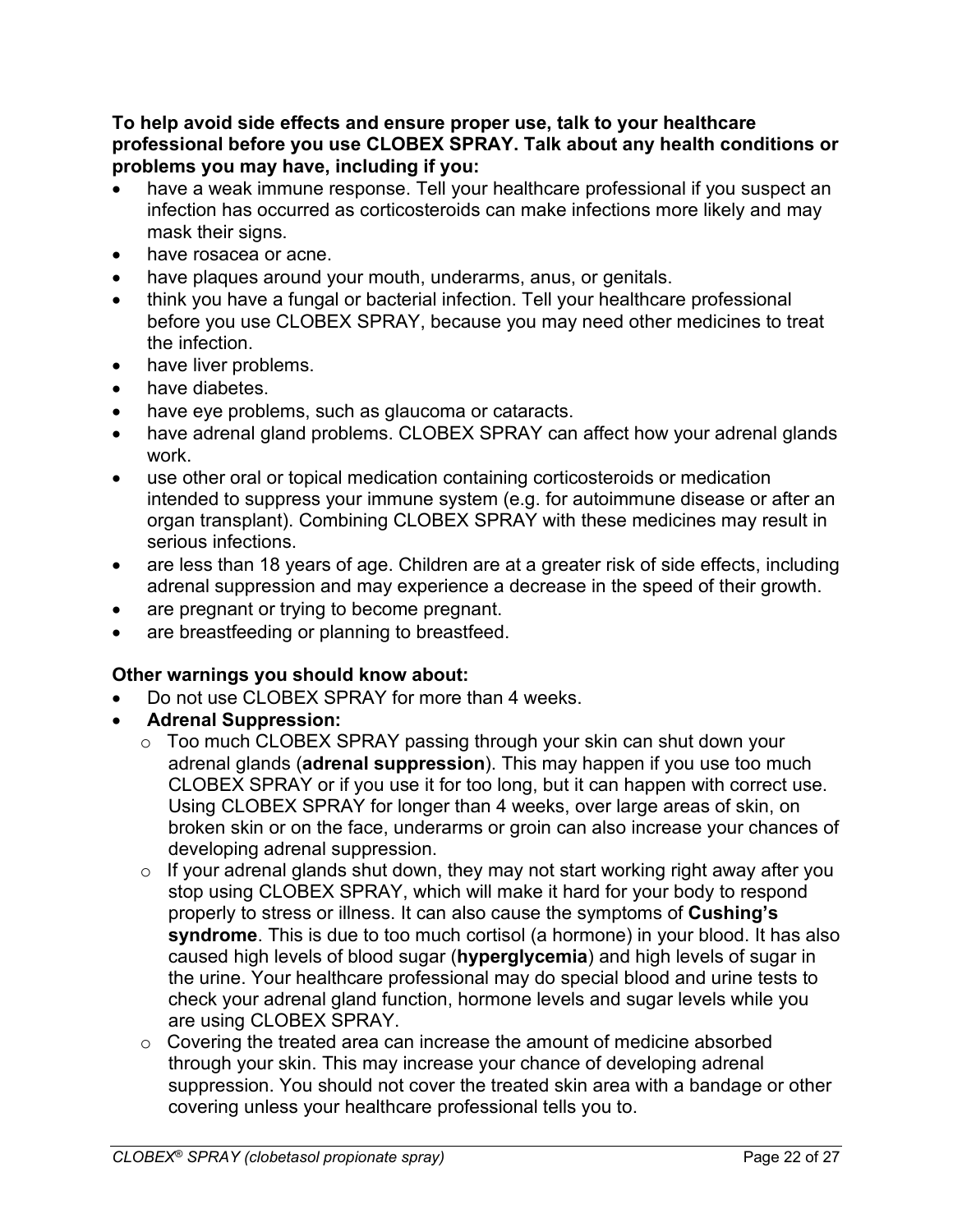- **Immunosuppression:** CLOBEX SPRAY can suppress your immune system. This may:
	- o hide symptoms of infections
	- o reactivate dormant infections
	- o cause infections due to lowered body resistance

Tell your healthcare professional if you suspect an infection has occurred while you are using CLOBEX SPRAY.

- **Surgery:** Before you have any surgery, including at the dentist's office, tell your healthcare professional that you are using CLOBEX SPRAY.
- **Vision Problems:** If you experience symptoms such as increased eye pressure, blurred vision, or other visual disturbances, tell your healthcare professional. Corticosteroids, like CLOBEX SPRAY, can cause eye problems.
- **Allergic Contact Dermatitis:** You may develop contact dermatitis (allergic skin reaction) while using CLOBEX SPRAY. Tell your healthcare professional if your skin condition is not healing or gets worse.

#### **Tell your healthcare professional about all the medicines you take and skin products you use, including any drugs, vitamins, minerals, natural supplements or alternative medicines.**

There are no known interactions with this medication.

## **How to use CLOBEX SPRAY:**

- Use CLOBEX SPRAY only as directed by your healthcare professional in order to avoid serious side effects. Do not use more of it; do not use it more often, or for a longer period of time than your healthcare professional has told you.
- Do not use CLOBEX SPRAY for longer than 4 weeks. If your skin condition has not improved in 2 weeks, talk to your healthcare professional.
- As with other corticosteroids, stop using CLOBEX SPRAY once your plaques have healed.
- CLOBEX SPRAY is for external, topical use only.
- Before applying CLOBEX SPRAY, wash the area to be treated with a mild cleanser, pat dry, and wait several minutes.
- Do not apply CLOBEX SPRAY to your face, groin or armpits.
- Do not cover the treated skin area with a bandage or other covering unless your healthcare professional tells you to.
- Do not get CLOBEX SPRAY on or near your lips. If you get CLOBEX SPRAY on your lips, rinse your face with cold water right away. If you accidentally swallow CLOBEX SPRAY, call your regional poison control centre immediately.
- Do not use CLOBEX SPRAY near your eyes or eyelids (risk of glaucoma and cataracts). If you get CLOBEX SPRAY in your eye, flush it with cold water right away. If your eyes keep stinging after rinsing them well with water, tell your healthcare professional right away.
- CLOBEX SPRAY is flammable. Avoid using it near sources of heat or open flame.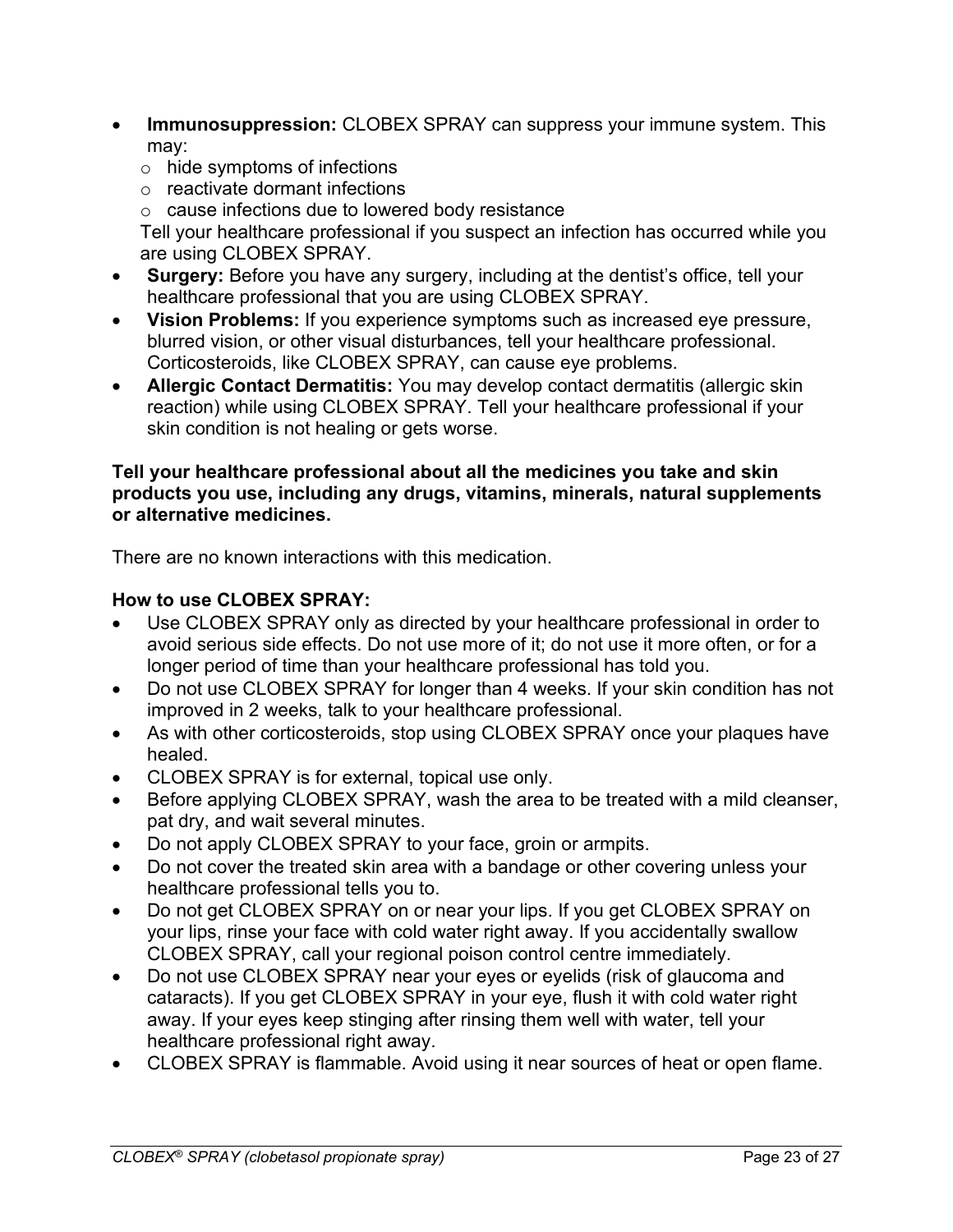### **Usual dose:**

Adults: Apply to the affected skin areas twice daily, once in the morning and once at night. Rub in gently and completely. Use only enough to cover the affected areas. Maximum single dose: 3/4 tsp or 23 sprays. Do not cover more than 20% of your body surface area.

Maximum weekly dose: 50 mL (one bottle).

#### **How to apply CLOBEX SPRAY:**

Please read the following instructions before using CLOBEX SPRAY. The terms described in the figure below (Fig.1) will help you understand these instructions.



When you receive CLOBEX SPRAY, the Directional Spray Nozzle is in the "locked" position (see Fig. 2).



To use CLOBEX SPRAY follow Steps 1 through 3.

Step 1: Grip the sides of the Pump Top with one hand and use your second hand to point the Directional Spray Nozzle where you want the spray to go (see Fig. 3). The spray will be delivered through the nozzle opening at the end of the Directional Spray Nozzle.



Fig. 3

Step 2: Push down on the Pump Top to spray CLOBEX SPRAY (see Fig.4).

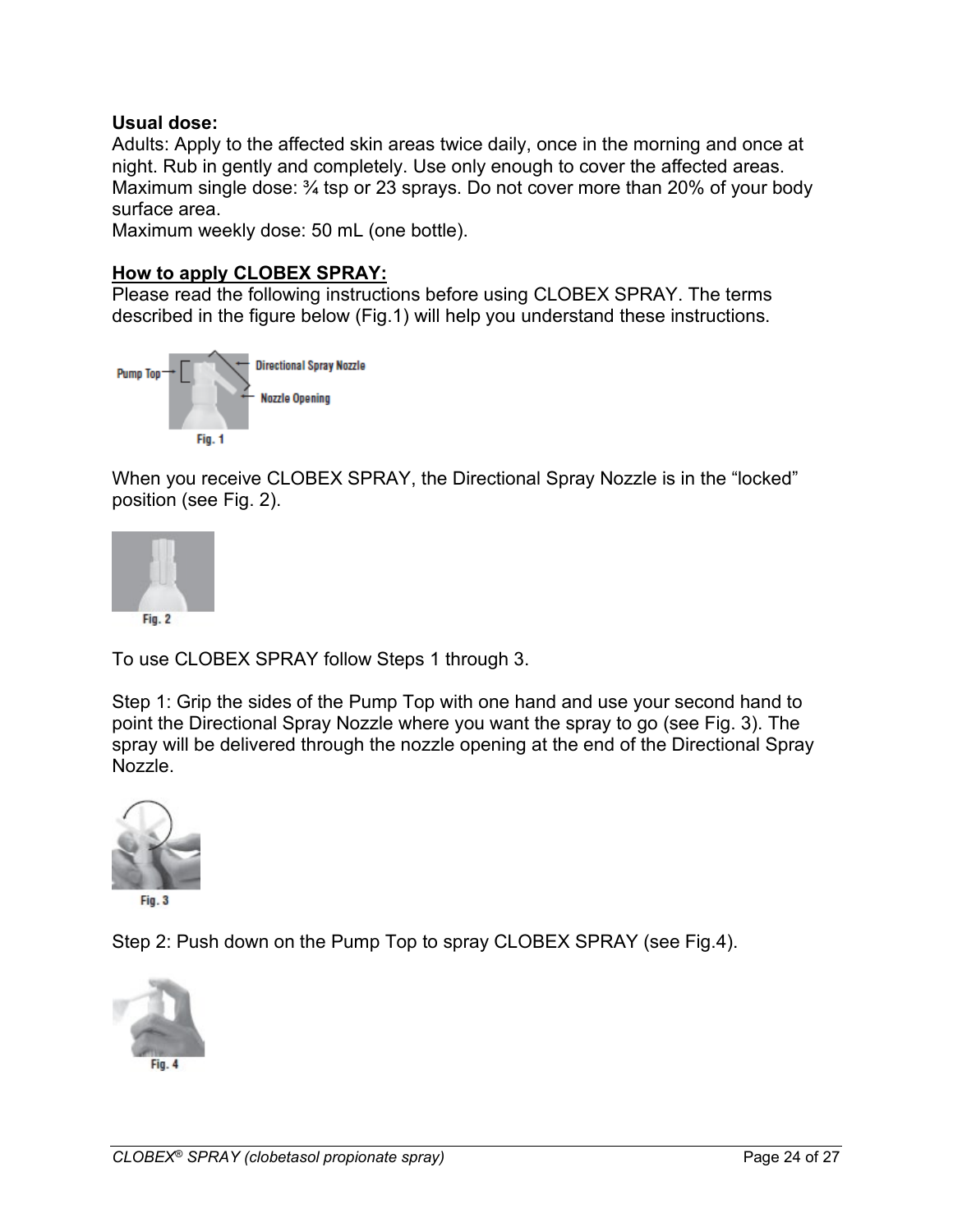Step 3: Spray only enough to cover affected area (see Fig. 5). Rub in gently to ensure even coverage. Wash your hands after applying CLOBEX SPRAY.



#### **Overdose:**

If you think you, or a person you are caring for, have used too much CLOBEX SPRAY, contact a healthcare professional, hospital emergency department, or regional poison control centre immediately, even if there are no symptoms.

### **Missed dose:**

If you forget to apply CLOBEX SPRAY at the scheduled time, use it as soon as you remember. Then go back to your regular schedule. If it is about time for your next dose, apply just that one dose, and continue with your regular schedule the next day. Do not make up the missed dose. If you miss several doses, tell your healthcare professional.

### **What are possible side effects from using CLOBEX SPRAY?**

These are not all possible side effects you may have when using CLOBEX SPRAY. If you experience any side effects not listed here, tell your healthcare professional.

Side effects may include:

- burning, pain
- dry skin, skin irritation
- itching, rash, redness
- thinning of the skin
- swelling of the skin
- darkening of the skin around the plaque being treated
- inflammation and infection of the hair follicles (folliculitis)
- spider veins
- stretch marks
- acne
- excessive hair growth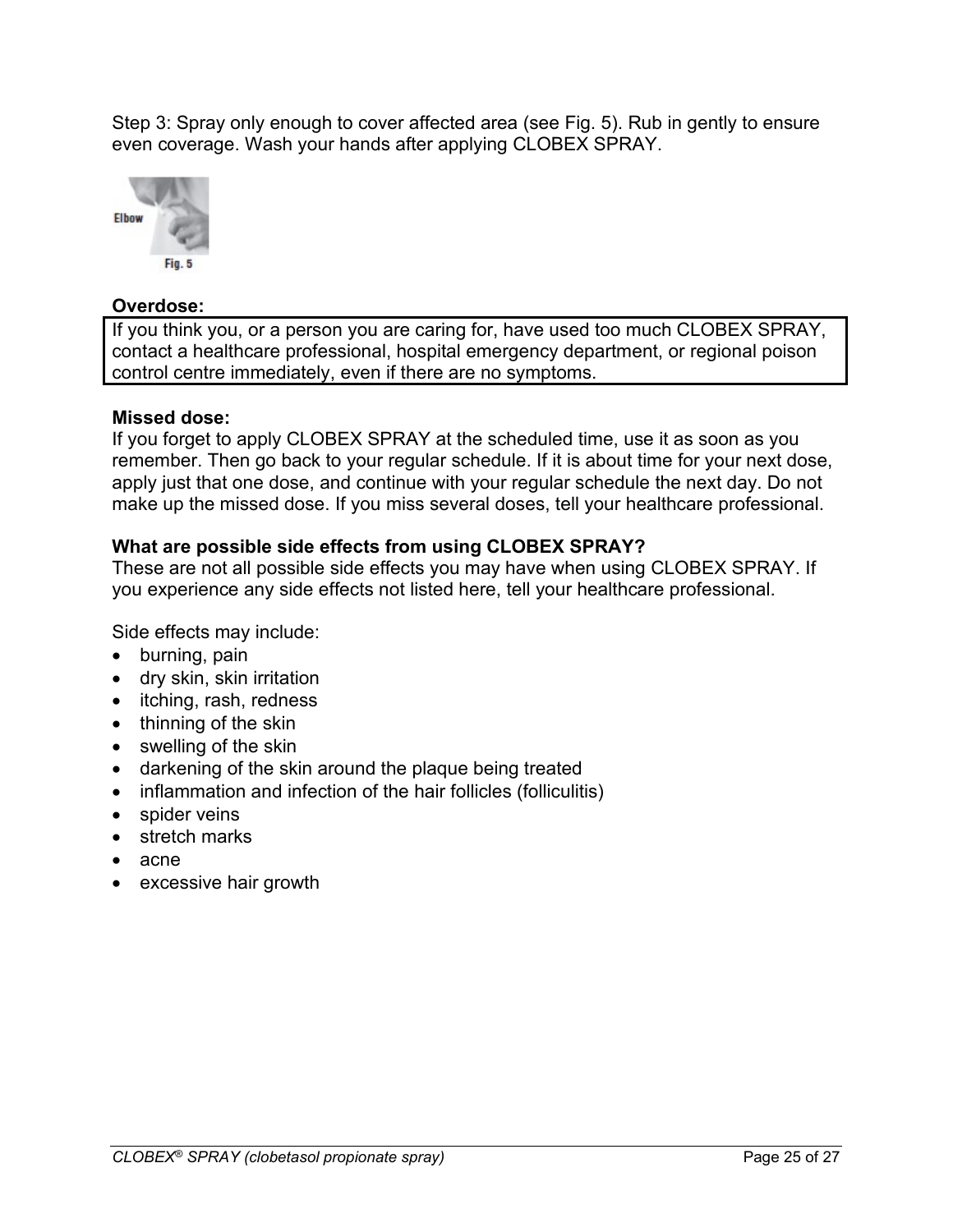| Serious side effects and what to do about them                                                                                                         |                                         |                             |                           |  |
|--------------------------------------------------------------------------------------------------------------------------------------------------------|-----------------------------------------|-----------------------------|---------------------------|--|
| Symptom / effect                                                                                                                                       | Talk to your healthcare<br>professional | Stop taking drug<br>and get |                           |  |
|                                                                                                                                                        | Only if severe                          | In all cases                | immediate<br>medical help |  |
| <b>UNCOMMON</b>                                                                                                                                        |                                         |                             |                           |  |
| Adrenal suppression: dizziness, nausea,<br>vomiting, fever, chest pain, can lead to<br>death                                                           |                                         |                             |                           |  |
| <b>Osteoporosis or Osteonecrosis (thin,</b><br>fragile bones): bone/joint pain, broken<br>bones, back pain that gets worse when<br>standing or walking |                                         |                             | ✓                         |  |
| Vision problems (glaucoma or<br>cataracts): failing eyesight, blurred vision,<br>eye pain, increased pressure in your eye                              |                                         | ✓                           |                           |  |
| Infections: raised temperature and<br>feeling unwell                                                                                                   |                                         |                             | $\checkmark$              |  |
| <b>Worsening of psoriasis or Pustular</b>                                                                                                              |                                         |                             |                           |  |
| psoriasis: red, scaly, thick patches of                                                                                                                |                                         |                             | ✓                         |  |
| skin, clearly defined raised bumps filled                                                                                                              |                                         |                             |                           |  |
| with a white, thick fluid<br>Wounds that are slow to heal                                                                                              |                                         | ✓                           |                           |  |
| Immunosuppression: get sick or have                                                                                                                    |                                         |                             |                           |  |
| infections often, purplish spots on skin or<br>in the mouth and/or throat, swollen lymph<br>nodes                                                      |                                         |                             | ✓                         |  |
| Cushing's syndrome: weight gain in the                                                                                                                 |                                         |                             |                           |  |
| upper body, puffy face, skin problems,                                                                                                                 |                                         |                             |                           |  |
| hirsutism (excessive hair growth in                                                                                                                    |                                         |                             | $\checkmark$              |  |
| females, acne, irregular periods),                                                                                                                     |                                         |                             |                           |  |
| infections                                                                                                                                             |                                         |                             |                           |  |
| Hyperglycemia (high levels of sugar in<br>the blood): increased thirst/hunger,                                                                         |                                         |                             |                           |  |
| frequent urination, dizziness, sweating                                                                                                                |                                         |                             |                           |  |
| Allergic reaction: rash, hives, swelling of                                                                                                            |                                         |                             |                           |  |
| the face, lips, tongue or throat, difficulty                                                                                                           |                                         |                             | ✓                         |  |
| swallowing or breathing                                                                                                                                |                                         |                             |                           |  |
| Allergic contact dermatitis: red rash,                                                                                                                 |                                         |                             |                           |  |
| itching, dry, scaly skin, oozing and                                                                                                                   |                                         | ✓                           |                           |  |
| crusting, swelling, tenderness                                                                                                                         |                                         |                             |                           |  |

If you have a troublesome symptom or side effect that is not listed here or becomes bad enough to interfere with your daily activities, tell your healthcare professional.